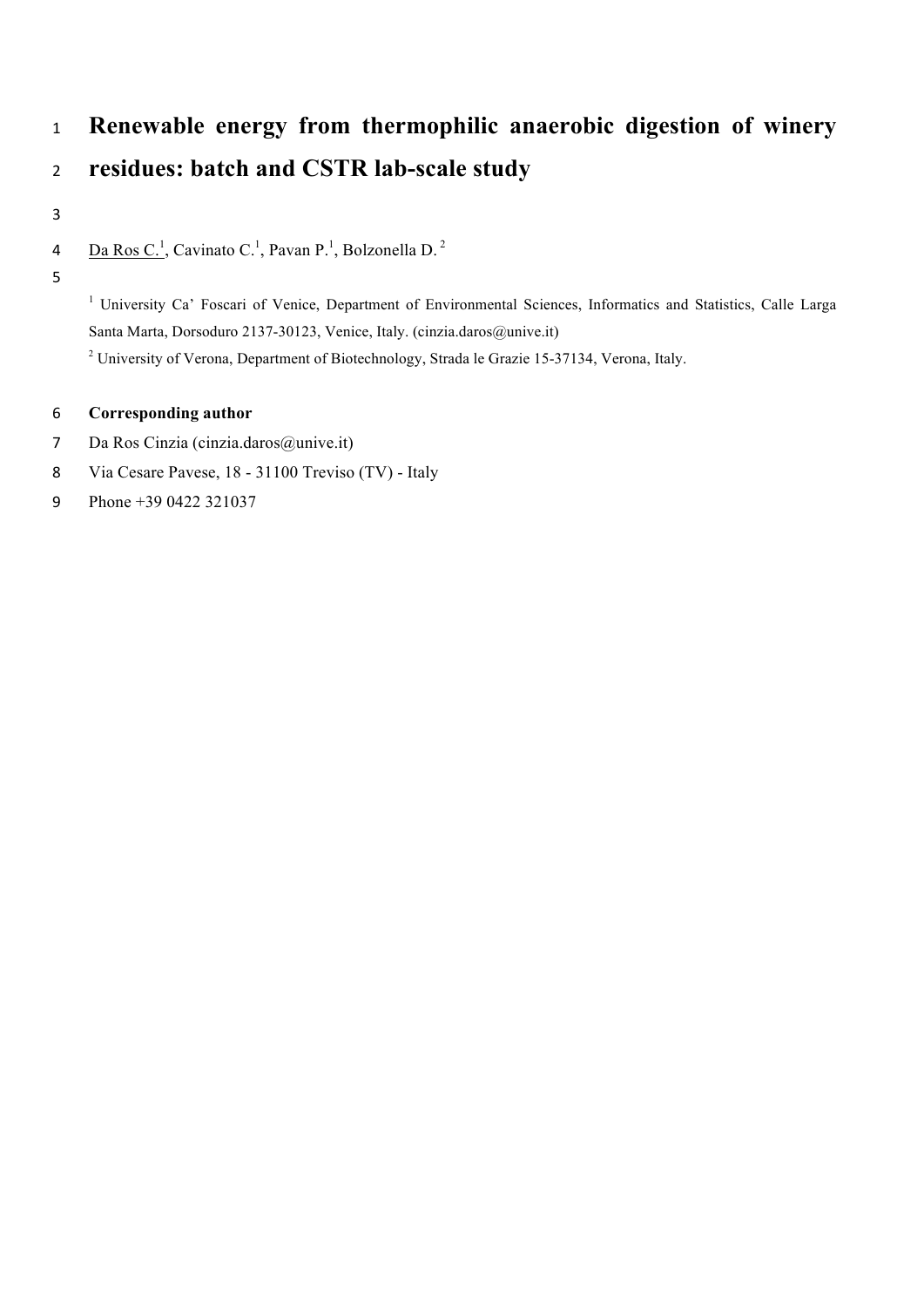#### **Abstract**

Winemaking process generates many by-products, mainly grape marcs, grape stalks and wine lees.

Large amounts of wastewater are also produced.

 Anaerobic digestion is considered particularly suitable to treat winery wastes because of their high organic matter content with respect of nutrients and for the interesting energetic potential, but to date only mesophilic process was investigated. In this study potential methane production and kinetic constants were determined by batch trials at thermophilic condition, and compared with mesophilic ones. Grape marcs appeared the most interesting substrates with an estimated potential higher than 0.3  $Nm^3CH_4/kgVS_{fed}$ . In order to assess the feasibility of the continuous process a lab- scale semi-continuous reactor was setup. Because of the consumption of buffer capacity, the biological process was hard to control, on the other hand, an interesting production was obtained 21 with HRT of 40 days and with previous fermentation of grape marcs  $(0.29 \text{ Nm}^3/\text{kgVS}_{\text{fed}})$ . The results were used to calculate the potential energy recovery from grape marcs in a full-scale application, in terms of heat and electricity: 245 GWh/y of heat and 201 GWh/y of electricity in different scenarios.

# **Keywords**

Anaerobic digestion; winery waste; renewable energy; BMP test; grape marcs.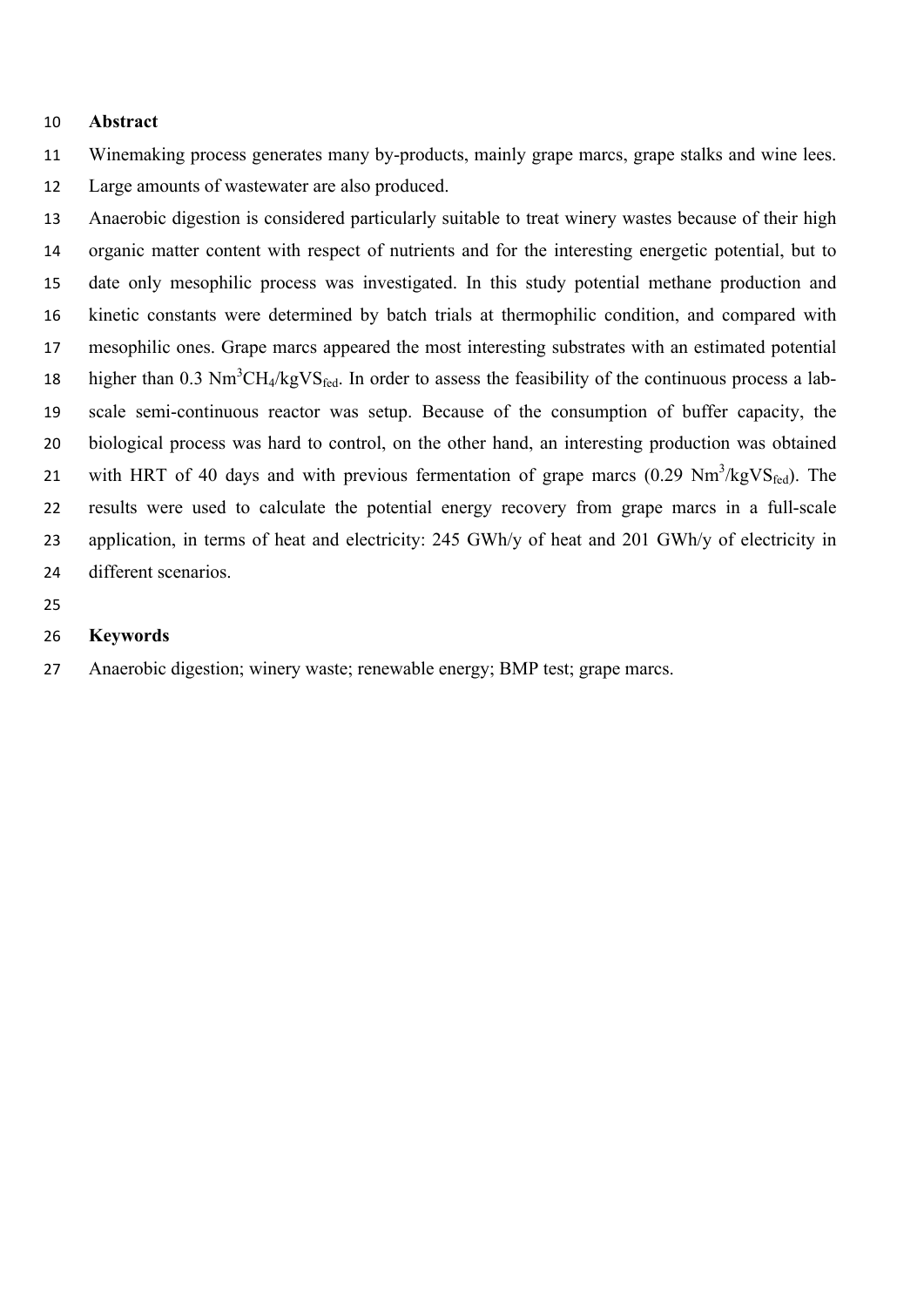### **1. Introduction**

 The International Organization of Vine and Wine (OIV) estimated a global wine production of 278.6 MHl in 2013 (OIV, 2014). Italy, France and Spain are the countries with the highest productions (131.6 MHl), and together with others European countries account for about 59% of world production.

 In Europe wineries have a long tradition and high economic relevance in the agricultural sector, on the other hand, with their activity they also determine a considerable environmental footprint: intensive use of soil, introduction on the environment of pesticides and heavy metals, water consumption, production of high quantities of co-products and wastes (Bolzonella and Rosso, 2009).

 In early 2000s the Italian Agency for Environmental Protection (ANPA, 2001) evaluated the amount of winery waste (WW) for each hectolitre of wine produced, considering different type of cellars in terms of dimensions and location. The production of wastewater is typically 2hl for each hl of wine produced, but it depends on process technology and can reach 6 hl per hl of wine (Berta et al., 2003). The wastewater is usually treated by conventional activated sludge processes and the sludge obtained is about 1kg of dry matter per hl of wine (ANPA, 2001). Sludge, generally, could not be spread on land for agricultural purpose cause of its high heavy metals content and low 45 biological stability: this means high management and disposal costs  $(110 \epsilon/ton)$ .

 Grape stalks and marcs, wine lees, exhausted grape marcs and vinasses are the main by-products generated by the wine and alcohol-producing industries (Bustamante et al., 2007). The productions of solid by-products and wastes were estimated of 4 kg of grape stalks, 18 kg of grape marcs and 6 kg of wine lees per hl of wine produced. The European Council Regulation (EC) 1493/1999 of the common organization of the wine market introduced compulsory distillation of wine by-products, including grape marcs and lees, to produce spirits, alcohol, tartaric acid, exhausted grape marcs and liquid waste (vinasses). The aim of this practice was to avoid over-pressing of marcs and to maintain high quality wine markets, but not to reduce the polluting hazard of winery waste disposal. Distilleries received a subsidy to distil the alcohol for industrial and energy uses but, on the other hand, disposal of marcs via distillation was becoming a considerable financial and bureaucratic burden for wine producers. In fact, although the distilleries paid a small amount for the marcs, the producers had to pay for the cost of transport. As a result, producers were not only being constrained to waste potentially useful by-products but also the transport cost was higher than price paid by the distillery.

 Recently the market-protective legislation (EC 479/2008 and EC 555/2008) allowed alternative uses of grape marcs in the wineries (Krzywoszynska, 2013) and granted more autonomy for marcs management strategy. In Italy, since 2011 (DM 27/11/08) marcs could be distilled or utilized by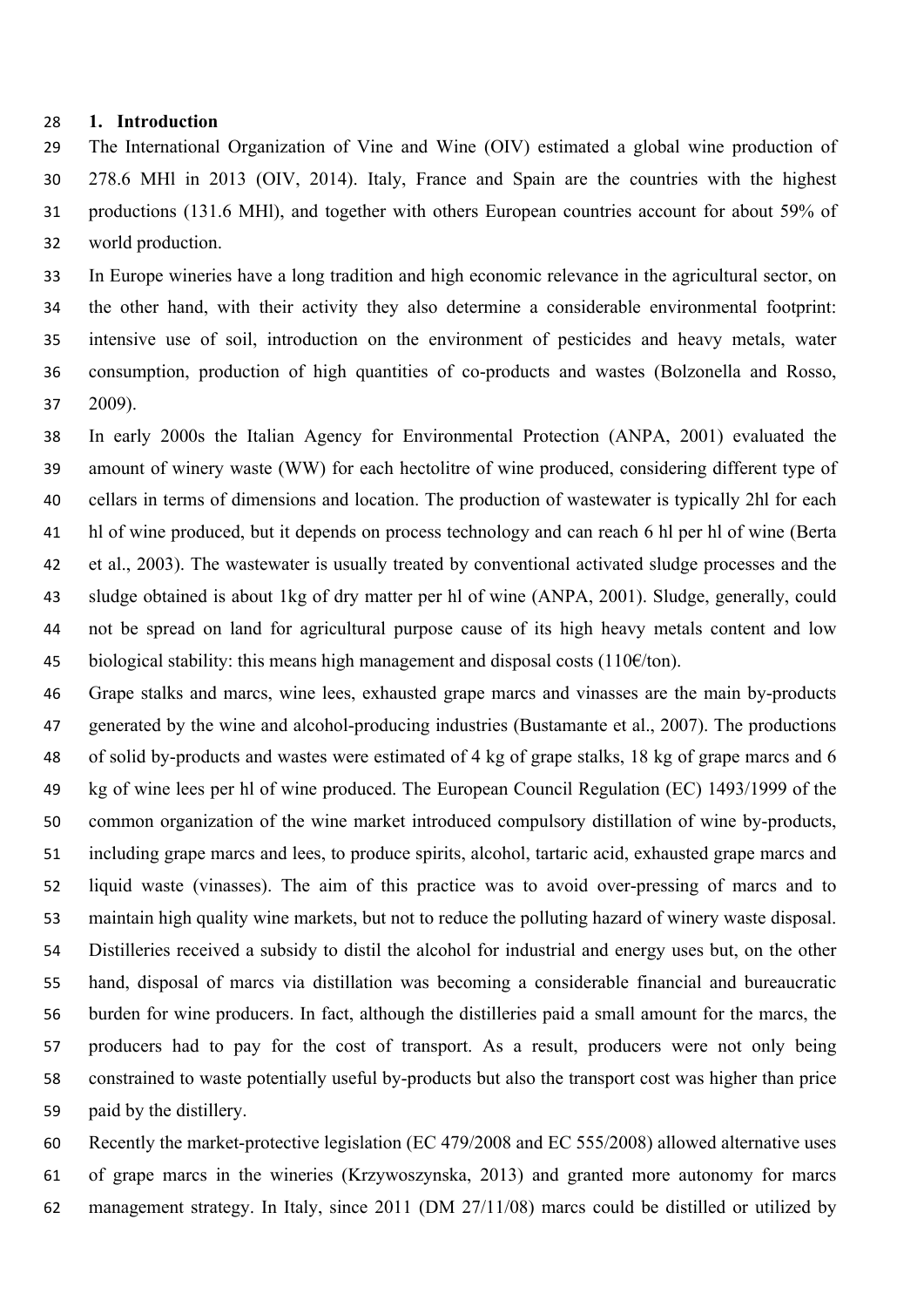producers in other ways (under supervision of environmental control bodies) such as anaerobic digestion, pyrolysis or incineration, spreading on agricultural land (raw or composted) according to local legal framework of course, or as a raw material for cosmetics and pharmaceuticals production. Alternative technologies to reuse WW are the extraction and recovery of polyphenolic compounds, the production of grape seed oil, fermentation to produce lactic acid and laccase (Arvatoyannis et al., 2008).

 The use of raw solid winery waste for agricultural purpose is an hazardous practice because the high organic content could consume high quantity of oxygen in the soil, then establishes anoxic conditions. As reported by Moraes et al. (2014), the impacts caused by potential greenhouse gas emissions resulting from organic matter degradation on soil, the unpleasant smells generated and possibility attracting insects should be considered. The presence of polyphenols, compounds related to phytotoxic and antimicrobial effect, and low pH due to high concentration of organic acids such as tartaric, citric and malic acids, make their treatment and disposal indispensable and their management really difficult. Biological treatment could be a solution, increasing the biological stability and improving COD/N/P ratio. Among the available technologies, composting of winery solid organic waste can produce a good quality fertilizer (Bertan et al., 2004) but it must be taken into account the costs related to the energy required for pile handling and venting (Bonifazi et al., 2013). Moreover winery wastes had nutrients ratio unbalanced for aerobic degradation, caused by a low nitrogen and phosphorus content.

 Another biological treatment is Anaerobic Digestion (AD), a particularly suitable treatment to stabilize winery waste (Moletta et al., 2005) even at low level of nitrogen and phosphorus and it can remove organic pollutant such as polyphenols. This technology is considered an important future contributor to the energy supply of Europe (Appels et al., 2008) and the WW represents a consistent 86 raw material. The appropriate use of biogas for energy generation may also reduce GHG emissions 87 because it would avoid the release of biogenic  $CH_4$  in the atmosphere (Moraes et al., 2014).

 Several authors reported positive cases of anaerobic treatment of winery wastewater, using process with micro-organisms in biofilm structures and low influent suspended solids concentration such as UASB, MBBR, hybrid USBF (Andreottola et al. 2009; Sheli et al.,2007; Molina et al, 2007). Completed stirred tank reactors (CSTR) were preferred when the semi-solid waste, such as grape marcs (GM), grape stalk (GS) and wine lees (WL), were treated. The OLR applied to AD was lower than in above-mentioned technologies, the HRT usually was higher than 12 days to avoid wash-out of methanogens microorganisms and to increase the hydrolysis rate.

 Lots of examples of AD of WW were reported in literature but all trials were carried out in mesophilic condition, with temperature from 37°C to 40°C. In the most cases batch mode was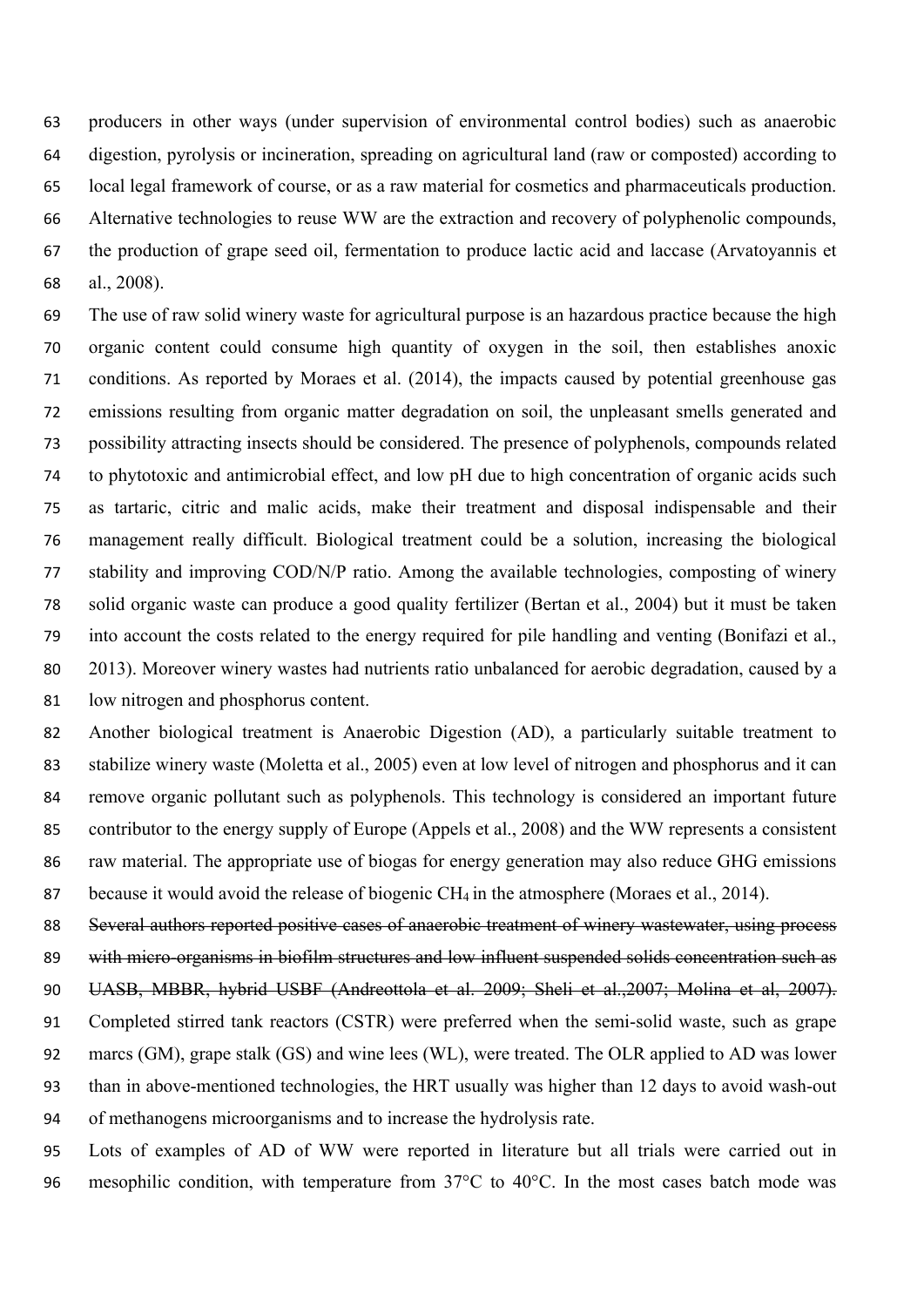applied, then the results were the potential methane production obtained from best operational conditions. The range of results was wide due to several factors: inoculum characteristics and substrate to inoculum ratio (VS basis) determined the answer of microorganisms to new substrates (Rebecchi et al., 2013), in fact winery waste can contained substances, such as lignin, ethanol and polyphenols, that are not present in the animal effluents, sewage sludge and bio-waste; also variability of substrates characteristics determined different biogas productions (Fabbri et al.,2014; Lo et Liao, 1986) and was usually linked to the type and the origin place of grape and to the wine- making processes that generate them. For example Fabbri et al. (2014) reported that best 105 biomethane potential was achieved by a white grape marc  $(0.273 \text{ m}^3 \text{CH}_4/\text{kgVS})$  while the red one 106 reached 0.101 m<sup>3</sup> CH<sub>4</sub>/kgVS. Anaerobic digestion of grape marcs is the more investigated process: the specific production ranges from  $0.076$  to  $0.283 \text{ m}^3\text{CH}_4/\text{kgVS}_{\text{fed}}$  (Failla et al., 2009; Dinuccio et al., 2010; Gunaseelan et al., 2003). Specific methane production of grape stalk (0.098 - 0.180  $m^3CH_4/kgVS_{\text{fed}}$ ) is lower than other agro-industrial biomasses probably due to high lignin content (23.3% of solids), that cannot be degraded in anaerobic conditions (Angelidaki et al., 2000; Ward et al.,2008). Few authors studied the wine lees (WL), although the potential methane is very high in terms of biogas produced and methane content (Lo and Liao, 1986; Da Ros et al., 2014); this probably because of the low quantity of WL that could be recovered (6 kg each hl of wine produced). Moreover there are many typologies of lees, different for kind of fining agents, such as bentonite, gelatine, albumin or activated carbon, added in order to settle suspended solid and colloidal particles. Sometimes wineries recovery must or wine in the lees by centrifugation or filtration through filter medium consist of diatomaceous earth or perlite (Setti et al., 2009). In these cases at the end of recovery operation the lees are composed by the filter medium plus the lees itself, so the final lees have high concentration of inert material.

 Generally the greater difficulty found in AD of WW was the control of pH in the reactor, in fact the abundance of organic acids caused the rapid formation of volatile fatty acids (VFA) and the drop in pH (Lo and Liao, 1986). Limited buffer capacity was partially due to low nitrogen content in substrates and it was usually supplied by adding NaOH solution (Sheli et al., 2007, Melamane et al., 2007) but the use of chemicals reduces the economic revenues of the process. A solution to increase ammonium content and alkalinity in the anaerobic reactors is to introduce organic waste from others agro-industrial sectors. Anaerobic co-digestion (AcoD) with manure or waste activated sludge allows to reach C/N ratio more favourable, and consequently the biogas production and removal efficiency increase (Riaño et al.,2011; Rodriguez et al., 2007; Soldano et al., 2009).

 The results of cited studies were mainly obtained by mesophilic process (35-40°C), while thermophilic condition was less applied (Da Ros et al., 2014, Rebecchi et al., 2013). Increasing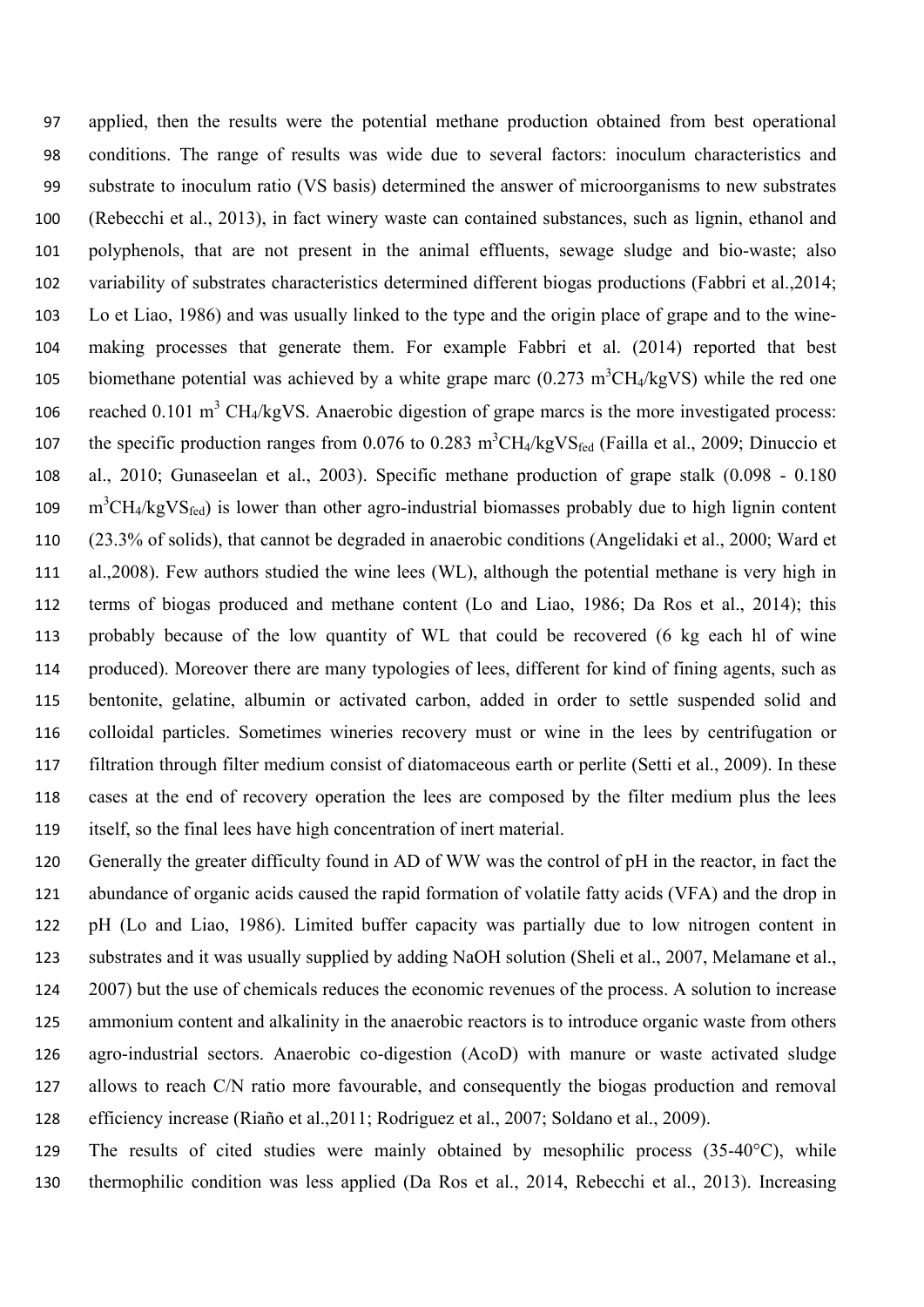temperature at 55°C has several benefits: improves solubility of the organic compounds and depletion of pathogens (Sahlstrӧm, 2003), enhances biological and chemical reaction rates (Cavinato et al. 2013, Cecchi et al. 1991). However, the application of high temperatures has some disadvantages: the higher free ammonia fraction, which plays an inhibiting role for the 135 microorganisms, and the  $pK_a$  change of the VFAs that makes the process more susceptible to inhibition (Appels and al., 2008). In both the above cited thermophilic anaerobic digestion of winery waste studies, process instability was observed with VFAs accumulation and pH drop. In particular Rebecchi et al. (2013) found results lower than mesophilic ones and continuous process was not investigates, on the other hand some studies (Da Ros et al., 2014; Riaño et al., 2011) described trials carried out using a co-substrate and didn't evaluate potential biogas production of sole winery waste in the optimal conditions.

 The aim of this work was to supply the information on thermophilic anaerobic digestion of winery solid waste and in particular of grape marcs, both in batch and continuous mode. Batch test were carried out according with guidelines of Angelidaki et al. (2009) with different wastes, obtaining preliminary results about biogas productions and they were compared with mesophilic methane production and few existing data at 55°C. Empirical linear and non-linear regression models were developed to evaluate digestion performance and to compare mesophilic and thermophilic process in terms of kinetics parameters. However, it is well known as biogas yields, under semi-continuous flux condition can be different from those observed under batch conditions, then semi-continuous trials in lab-scale were carried out to determine best operational conditions and to highlight criticisms treating grape marcs. Economical and energy aspects are than evaluated considering a potential full-scale application.

# **2. Materials and Methods**

#### 2.1 Winery wastes

 The winery by-products considered in this study were grape marcs (GM), grape stalks (GS) and wine lees (WL). Two type of GM were considered: virgin grape marc (VGM) and grape marc after a natural fermentation (FGM). Samples were collected in a cellar in the north-east of Italy and each waste stream were labelled and stored in a freezer at -20°C until required. These substrates were analyzed in triplicate in terms of total and volatile solids, chemical oxygen demand (COD), total Kjeldahl nitrogen (TKN) and total phosphorus, according to the Standard Methods (2012).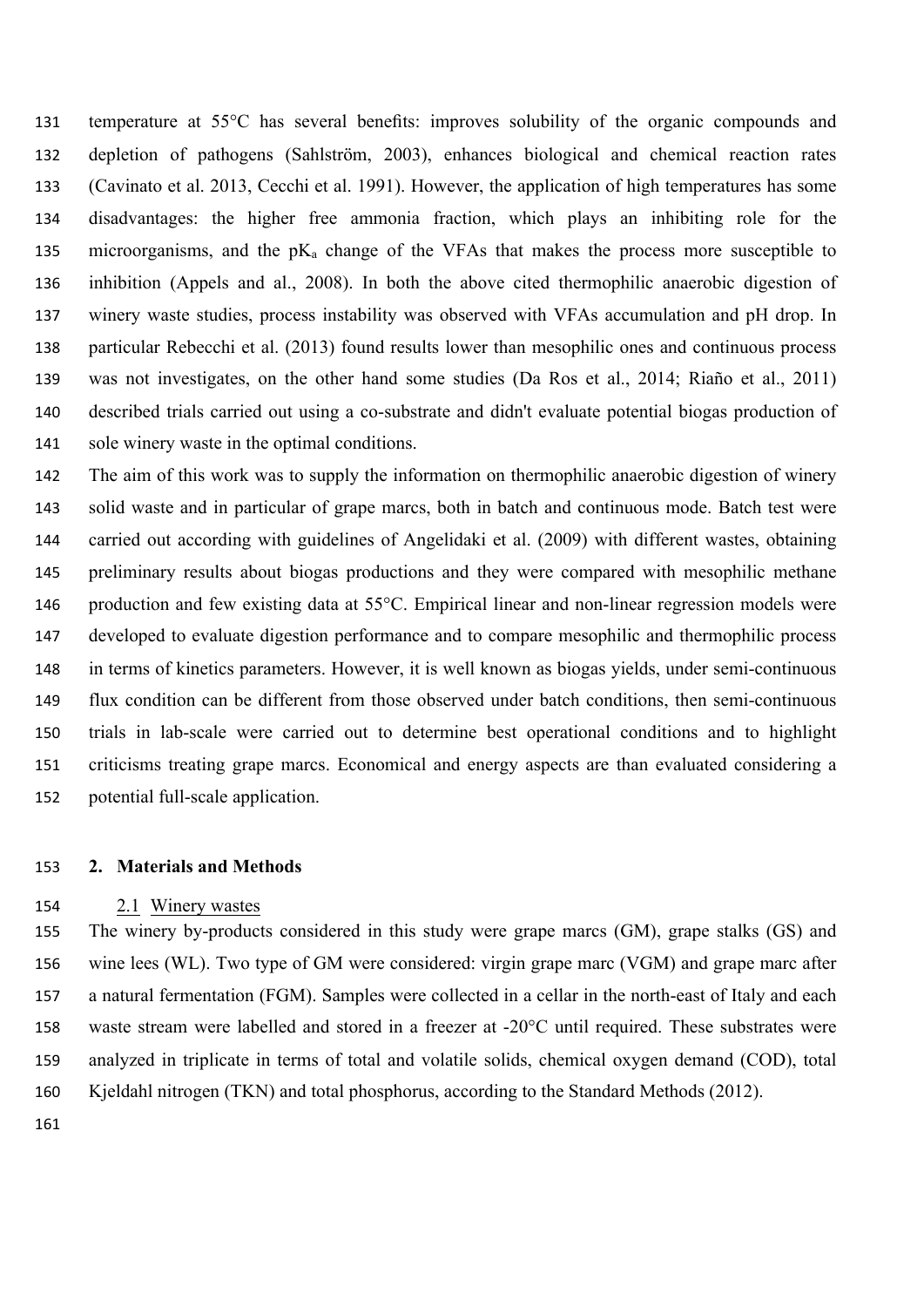#### 2.2 BMP tests

 The biogas production was determined using biochemical methane potential tests (BMP) at 55°C. The inoculum digestate was collected from a full-scale digester (Treviso WWTP) treating organic fraction of municipal solid waste and waste activated sludge at mesophilic temperature. Inoculum had an average solid concentration of 43.1 gTS/kg, with 67% volatile solids. The particulate COD was 928 mg/gTS, while nitrogen and phosphorus were present respectively with 16.1 and 7.8 mg/gTS. For each waste considered different substrate to inoculum ratio were tested, ranged from 169 0.04 to 0.40 gVS<sub>substrate</sub>/gVS<sub>inoculum</sub> in order to evaluate possible inhibition effect. BMP tests of the inoculum alone (blank) were also conducted. The results were expressed at standard conditions for temperature and pressure (0°C and 1 atm), and the unit of specific methane production (SMP) was  $Nm<sup>3</sup>CH<sub>4</sub>/kgVS<sub>fed</sub>$ . The average methane yield from the blanks was subtracted from the yields of tested samples, in order to accurately assess the BMP yields.

174 The COD content of winery wastes and the theoretical methane production on COD basis  $(0.350 \text{ m}^3)$  CH4/gCOD by stoichiometric conversion reaction) were used to calculate the theoretical maximum methane potential from each substrate, and the biodegradability index was calculated considering the ratio between the measured and the theoretical methane production.

 Two first order kinetic models were used to fit the cumulative methane production data from the BMP tests. Assuming first-order kinetics for the hydrolysis of particulate organic matter, the cumulative methane production can be described by the kinetic equation (1):

$$
182 \qquad BMP = BMP_{\infty}(1 - \exp(-kt)) \tag{1}
$$

184 where BMP is the cumulative methane yield at digestion time t days (ml CH<sub>4</sub>/ g VS<sub>fed</sub>), BMP<sub>∞</sub> 185 methane potential of the substrate (ml  $CH_4/g$  VS<sub>fed</sub>), k is methane production rate constant (first 186 order disintegration rate constant)  $(d^{-1})$ , t is the time (d). The duration of the lag phase is also an important factor in determining the efficiency of anaerobic digestion. The lag phase can be considered with the modified Gompertz model as described in Eq. (2):

190 
$$
BMP = BMP_{\infty} exp\left\{-\exp\left[\frac{R_{max}e}{BMP_{\infty}}(\lambda - t) + 1\right]\right\}
$$
 (2)

192 where R <sub>max</sub> is the maximum methane production rate (l CH <sub>4</sub>/kg VS d), e = 2.7183 and  $\lambda$  is the lag phase for methane production to begin (d).

 As Browne et al (2014) suggested, a nonlinear least-square regression analysis was performed using 195 Excel to determine the equations parameters  $(k, R_{max}, \lambda)$  and the predicted methane yield. The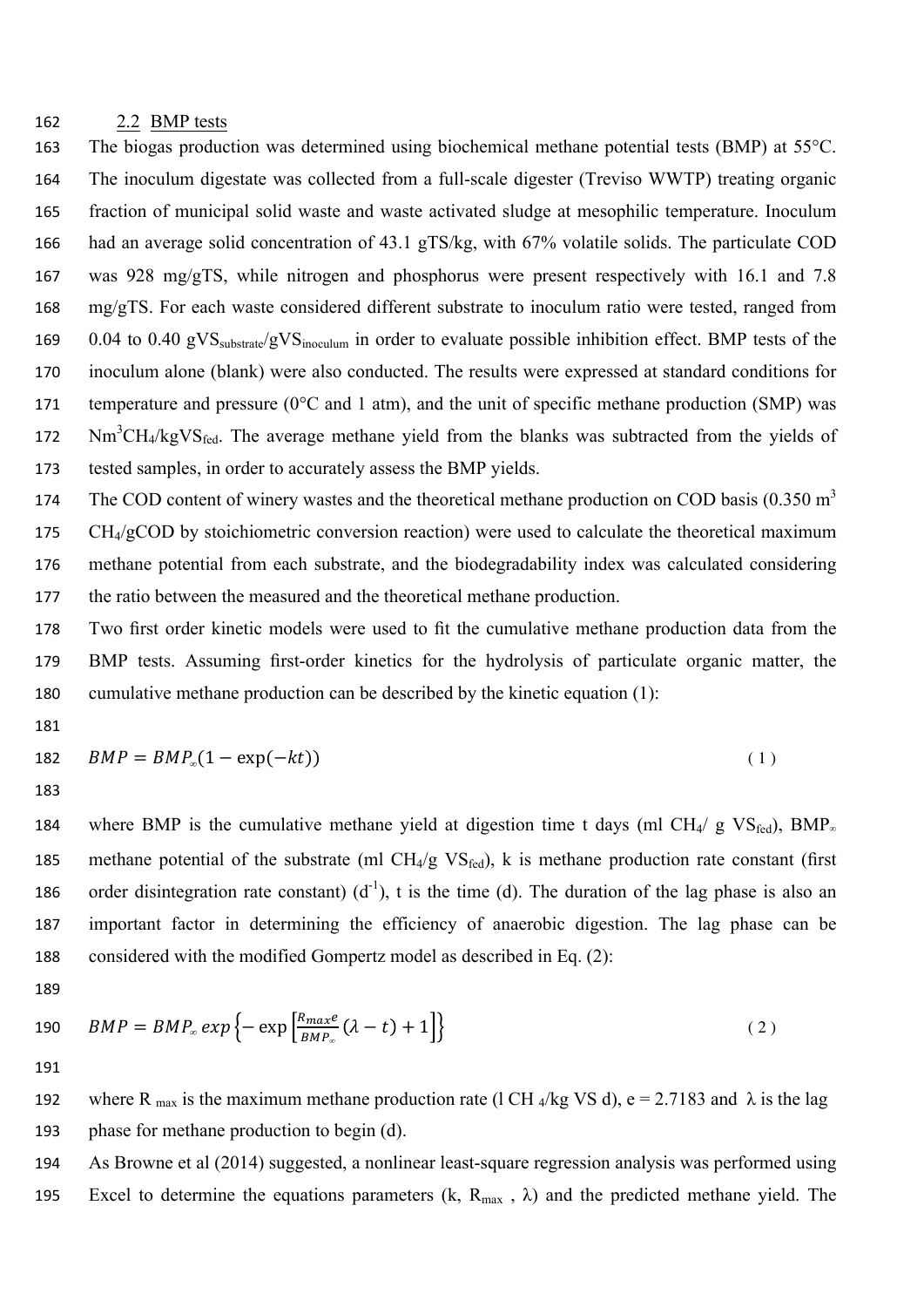predicted methane yield obtained from the regression analysis was plotted with the measured 197 methane yield. The statistical indicators, correlation coefficient  $(R^2)$  and root mean square error (RMSE) were calculated to assess the goodness of fit and evaluate the best kinetic equation to describe WW biogas production.

# 2.3 Continuous AD trials

 The BMP tests estimated the potential methane production while semi-continuous tests allowed to evaluate the feasibility of the process. Continuous trials were carried out in a lab-scale CSTR maintained at temperature of 55°C in a controlled oven. The system was inoculated with the same mesophilic digestate sludge used for BMP tests. The temperature was increased by one temperature step strategy, passing in a very short time from mesophilic to thermophilic condition as suggested by Cecchi et al. (1993). Biogas flow was measured using a MilliGascounter® (Ritter) and the gas 208 was collected in a Tedlar gas bag to analysed its composition  $(CH<sub>4</sub>, CO<sub>2</sub>)$  by gas chromatography equipped with HP-Molesieve column (30m×0.3mm×0.25µm film thickness) and a thermal conductivity detector (TCD).

 The grape marcs were used as main substrate because of its availability and potential BMP. The reactor was fed once a day with substrate and tap water to reach the correct flow rate. Different operational conditions were tested in terms of feeding substrate, HRT and OLR, dividing the tests in four RUNs, as reported in Table 1.

| 215 | Table 1 Operational conditions of semi-continuous trials |  |
|-----|----------------------------------------------------------|--|
|-----|----------------------------------------------------------|--|

|                  | Feed                                         | Organic loading rate<br>$(kgVS/m^3d)$ | $HRT$ (d) |
|------------------|----------------------------------------------|---------------------------------------|-----------|
| RUN1             | Grape marcs                                  | 1.0                                   | 20        |
| RUN <sub>2</sub> | Grape marcs                                  | 2.0                                   | 20        |
| RUN <sub>3</sub> | Activated<br>Grape<br>$+$<br>marcs<br>Sludge | 4.0                                   | 20        |
| RUN <sub>4</sub> | Fermented Grape marcs                        | 1.2                                   | 40        |

 Partial and total alkalinity (PA and TA), pH, VFA, ammonium nitrogen were measured twice a week to monitor the process stability, while the characteristics of the effluent in terms of total and 219 volatile solids, COD, TKN and total phosphorus  $(P_{tot})$  were analyzed weekly. All the analyses, except for VFA, were carried out in accordance with the Standard Methods (APHA, 2012). Volatile fatty acids content was monitored using a gas chromatograph (Carlo Erba instruments) with hydrogen as gas carrier, equipped with a Fused Silica Capillary Column (Supelco NUKOLTM,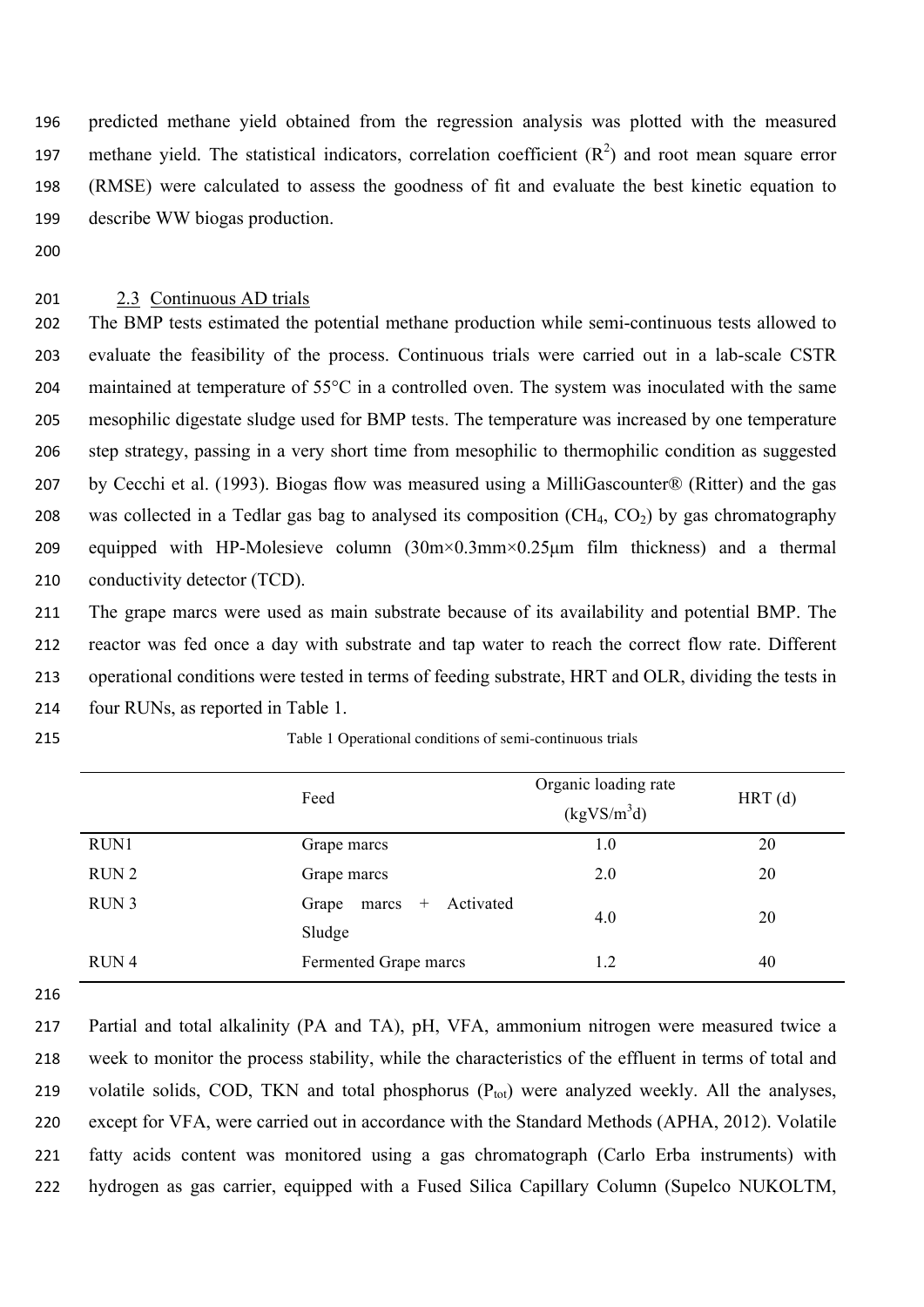223 15m×0.53mm×0.5 µm film thickness) and with a flame ionization detector (200 $^{\circ}$ C). The 224 temperature during the analysis started from 80°C and reaches 200°C trough two other steps at 140 225 and 160°C, with a rate of 10°C/min. The analyzed samples were centrifuged and filtrated on a 0.45 226 um membrane.

227

# 228 **3. Results and Discussion**

# 229 3.1 Characterization of winery waste samples.

 The characteristics of substrates tested in trials are reported in Table 2. The results reflected typical characteristics of WW: total solids ranging from 225 to 430 gTS/kg, of which about 90% were volatile solids. WL had low volatile solids content, because during the winemaking process diatomaceous earth, that is an inert material, was used in order to remove suspended solids and 234 colloidal particles. The COD in the WW was higher than  $1,000 \text{ mgO}_2/l$ , except for WL, but part of organic matter was lignin and cellulose (Dinuccio et al., 2010).

 During the experimentation waste activated sludge (WAS), collected in cellar wastewater treatment plant , was used. The sludge was derived from biological nutrient removal process working with a solid retention time of 15 d and food to microorganisms ratio of 0.15 kg COD/kg MLVSS d. The 239 WAS had 45.4 gTS/kg with 60% of volatile solids. The concentrations of COD, TKN and  $P_{tot}$  were 921 mgCOD/gTS, 31.4 mgN/gTS and 7.0 mgP/gTS respectively, corresponding with COD:N:P ratio of 132:4:1.

| ٠ | ×. |
|---|----|
|   | ٠  |

Table 2 Chemical-Physical characteristics of analyzed winery wastes

| Parameters | Unit                          | <b>GS</b>        | Virgin GM        | Fermented GM     | WL              |
|------------|-------------------------------|------------------|------------------|------------------|-----------------|
| TS         | g/kg <sub>ww</sub>            | $226.8 \pm 40.8$ | $371.0 \pm 51.9$ | $425.2 \pm 21.3$ | $289.5 \pm 5.8$ |
| VS         | g/kg <sub>ww</sub>            | $201.7 \pm 54.5$ | $334.1 \pm 30.1$ | $383.4 \pm 30.7$ | $114.6 \pm 4.6$ |
| COD        | mg $O_2/gTS$                  | $1,306 \pm 131$  | $1,078 \pm 32$   | $1,132 \pm 68$   | $352 \pm 46$    |
| <b>TKN</b> | $mgN-NH_4^{\dagger}/gTS$      | $6.1 \pm 1.0$    | $20.4 \pm 0.8$   | $16.8 \pm 4.5$   | $15.0 \pm 2.4$  |
| Ptot       | mgP-PO <sub>4</sub> $3$ -/gTS | $3.6 \pm 1.8$    | $5.5 \pm 4.1$    | $1.2 \pm 0.3$    | $0.8 \pm 0.4$   |

243

# 244 3.2 Methane production in batch trials

245 The specific methane production (SMP) values were measured for each substrate (WL, GS, virgin 246 GM and fermented GM) using the BMP tests in thermophilic condition. The Figure 1 shows the 247 cumulative average SMP from the batch experimentations. The hydraulic retention time of 30 days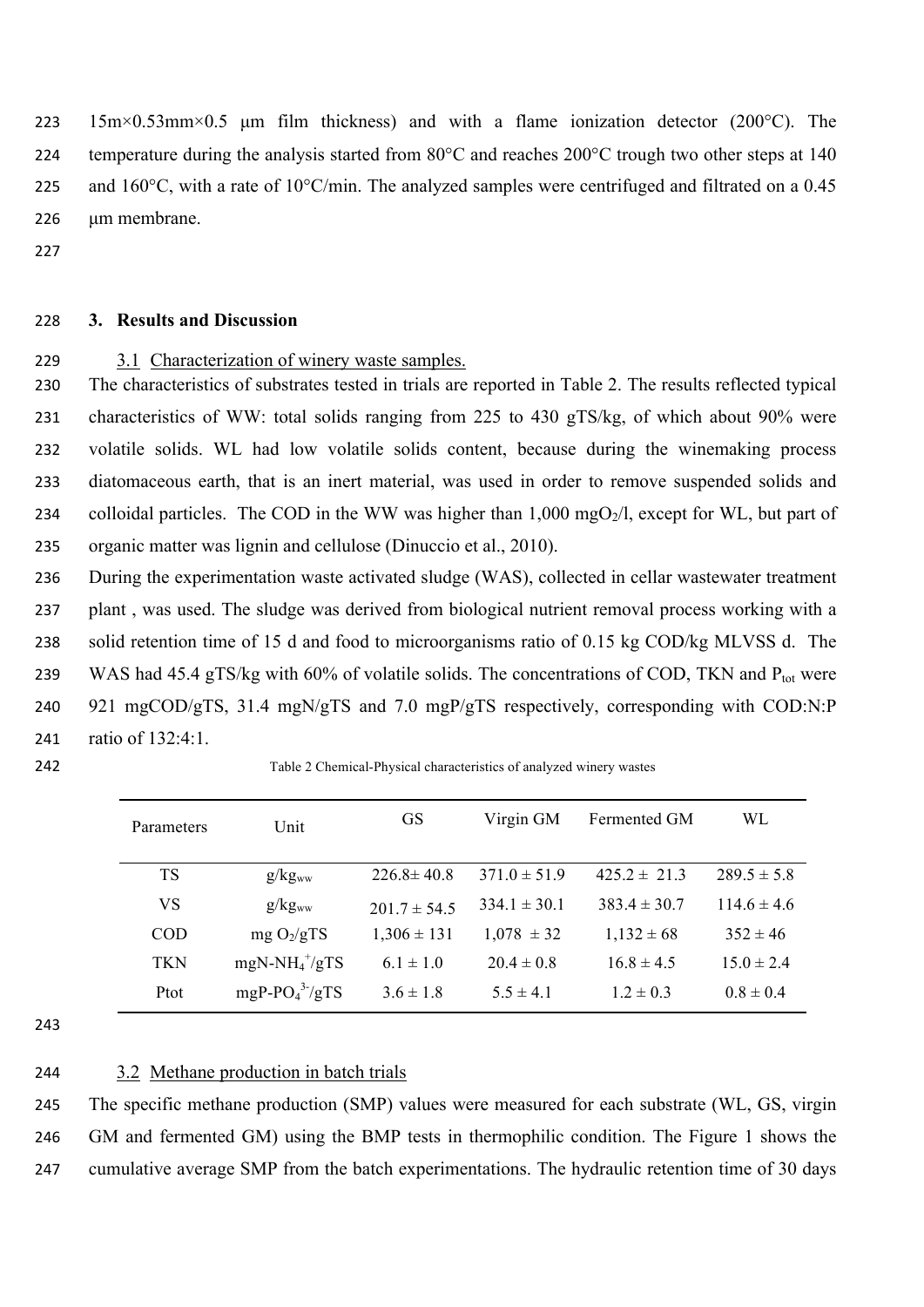248 was enough to convert the organic matter in anaerobic condition, in fact within this time the daily 249 variation of methane was lower than 5% of cumulative production.

250



#### 251

252 Figure 1 Cumulative specific methane production of wine lees, grape stalk, virgin and fermented grape marcs at 253 thermophilic temperature. Continuous lines indicate modified Gompertz model predictions, while dotted line indicates 254 first order model prediction.

255 Specific methane production of GS was  $0.121 \text{ Nm}^3/\text{kgV}$  Sfed the value was far from theoretical 256 methane production deriving from COD concentration  $(0.514 \text{ m}^3/\text{kgVS}_{\text{fed}})$ , consequently only 24% of organic matter was converted into methane. The low biodegradability index was justified by data reported by Dinuccio et al (2011) about high content of lignin (23% TS) that was not biodegradable in anaerobic condition, and of cellulose and hemicellulose (15.9 and 23.5 %TS respectively) that were partially degraded.

 Significant differences were observed in virgin and fermented GM. The average SMP of virgin 262 grape marcs were  $0.150 \text{ Nm}^3/\text{kgVS}_{\text{fed}}$  with 36% of COD conversion into methane. The production value was consistent with those reported by Colussi et al. (2009). The composition in terms of lignin, hemicellulose and cellulose was similar to GS and explained the low gas production. The natural fermentation of GM was a pre-treatment that allow to obtain, from complex molecules, rapidly biodegradable compounds, and improved methane production, in fact it reached 0.301 Nm<sup>3</sup>/kgVS<sub>fed</sub> corresponding to biodegradability index of 68%.

268 The WL had similar conversion efficiency (70%) but SMP reached 0.216  $Nm<sup>3</sup>/kgVSfed$ ; the 269 presence of readily biodegradable compounds partially inhibited the process and the 270 methanogenesis started after about 9 days.

271 Considering winery wastes biogas production reported in literature, the most evident aspect was the 272 variability in specific methane production. As demonstrated by Fabbri et al. (2014) the grape type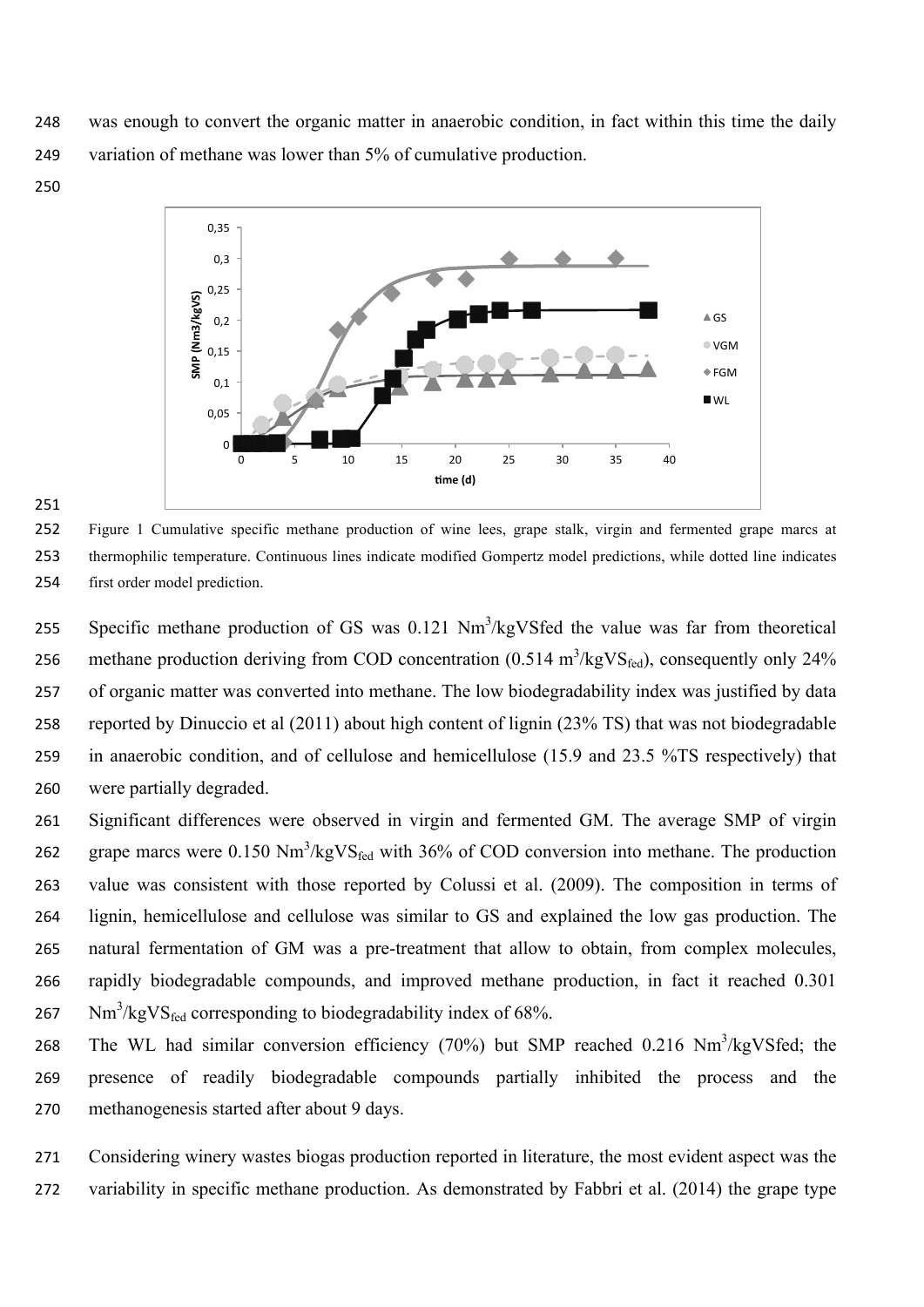determined different biogas production also operating in same operational conditions, in fact the variation coefficient calculated for available mesophilic values for GM was about 40%, while for GS lowered to 25%. Existing result of thermophilic digestion of GM (Rebecchi et al., 2013) was 276 discouraging  $(0.04 \text{ m}^3\text{CH}_4/\text{kgTVS})$ , instead this study determined methane yields in same magnitude order of mesophilic one (Table 3). Considering many available figures, comparison between mesophilic and thermophilic potentials was not easy. Average values for GM and GS, 279 0.196 (metti anche range e riferimento alla tabella sotto) and  $0.139 \text{ m}^3\text{CH}_4/\text{kgVS}$  respectively, were considered for mesophilic process. Process at 55°C reduced methane production of GS of 13%, value consistent with intrinsic variability and difficulty associable to operational temperature. The behaviour of GM depends on pre-treatment, virgin substrate was characterized by lowering of methane production of 23%, while fermented one increased of 53%. These preliminary results didn't justify possible inhibition at thermophilic temperature but probably indicated the low biodegradability of used pomace; anyway they are inside the range of literature values. The wine lees BMP appeared significantly lower than value reported by some authors (Lo and Liao, 1986; Danieli and Aldeovandi, 2011) mainly due to different origin process. Overall, the thermophilic AD in batch reactor didn't significantly increase biogas production compared to mesophilic test.

289 Table 3 Comparison of biogas and methane production reported in literature and in this study (\* indicates value 290 obtained by continuous process, bolt data refer to thermophilic process)

|                  | Temperature     |                                   | <b>Specific production</b> |                     | CH <sub>4</sub> |                              |
|------------------|-----------------|-----------------------------------|----------------------------|---------------------|-----------------|------------------------------|
| <b>Substrate</b> | $\rm ^{\circ}C$ | $\overline{m}^3$ biogas/<br>kgTVS | $m^3CH_4/$<br>kgTVS        | $m^3CH_4/$<br>kgCOD | $\frac{0}{0}$   | <b>References</b>            |
|                  | 40              | 0.225                             | 0.098                      |                     | 44              | Dinuccio et al., 2010        |
|                  | 35              |                                   | 0.18                       |                     |                 | Gunaseelan, 2003             |
| <b>GS</b>        | 35-37           | 0.297                             | 0.14                       |                     |                 | Fabbri et al 2014            |
|                  | 55              |                                   | 0.121                      |                     |                 | This study                   |
|                  | 40              | 0.25                              | 0.116                      |                     | 46              | Dinuccio et al., 2010        |
|                  | 35              |                                   | 0.283                      |                     |                 | Gunaseelan, 2003             |
|                  | 40              | $0.120 - 0.159$                   | 0.096-0.128                |                     | $80-$<br>81     | Failla and Restuccia., 2009  |
|                  | 35              |                                   | 0.15                       |                     |                 | Colussi et al., 2009         |
| <b>GM</b>        | 35              |                                   |                            | 0.147               |                 | Fountolakis et al., 2008 *   |
|                  | 35-37           | 0.406                             | 0.273                      |                     | 67.32           | Fabbri et al 2014            |
|                  | 35-37           | 0.322                             | 0.157                      |                     | 48.71           | Fabbri et al 2014            |
|                  | 55              |                                   | 0.04                       |                     |                 | Rebecchi et al., 2013        |
|                  | 55              |                                   | $0.150 - 0.301$            |                     |                 | This study                   |
|                  | 35              |                                   | 0.367-1.048                |                     |                 | Lo and Liao, 1986            |
| WL               | 36              |                                   | 0.488                      |                     | 60              | Danieli and Aldeovandi, 2011 |
|                  | 55              |                                   | 0.216                      |                     |                 | This study                   |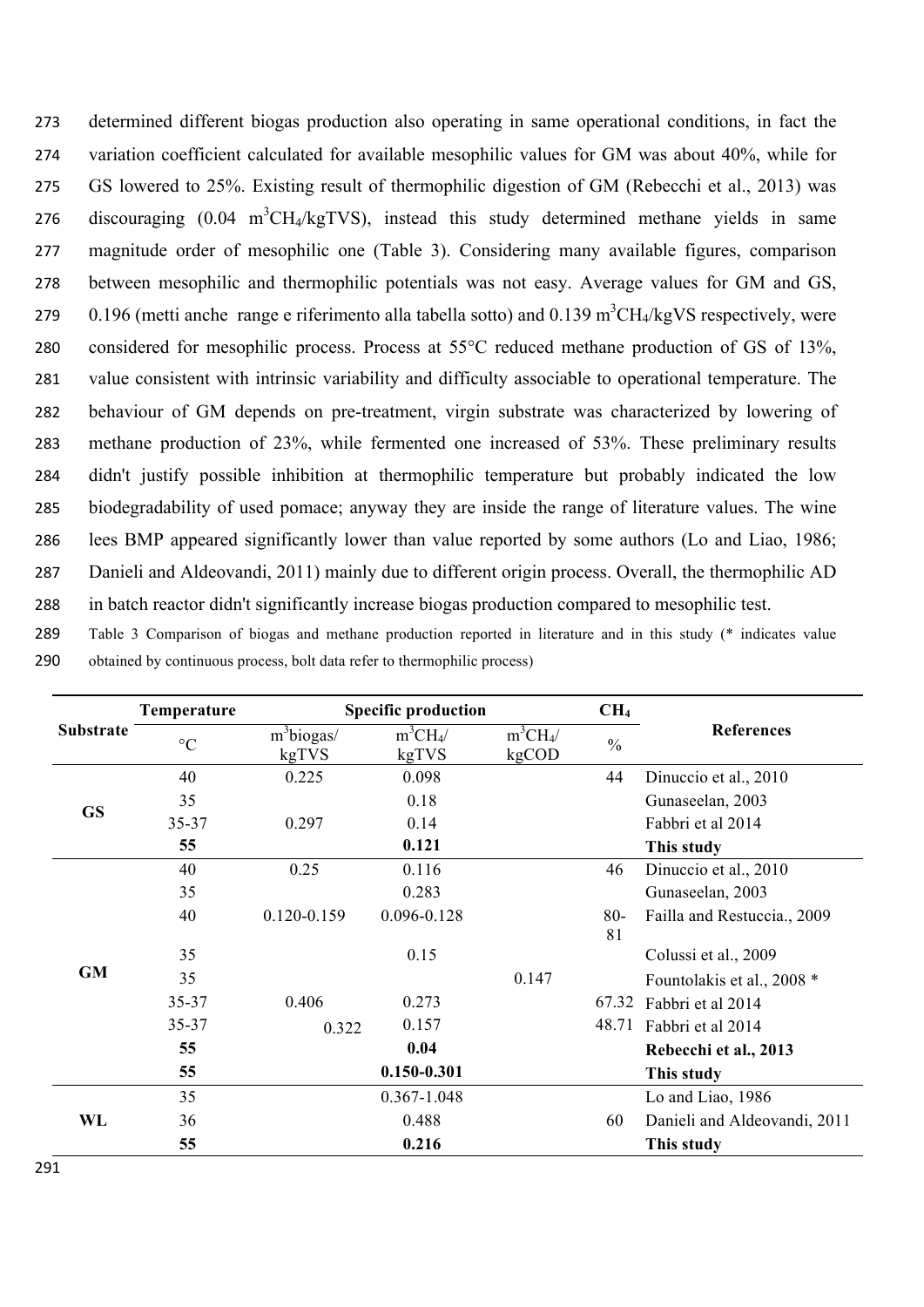# 292 3.3 Kinetic study results

 The results of the kinetics analysis using the first order kinetic model and the modified Gompertz model are summarised in Table 4. The first order kinetic model could not be applied to test WL because the result was far from real data. In the other cases the model gave similar *k* values for GS and VGM, and the *k* value of FGM was lower probably due to inhibition effect that was not consider in the model. In fact GS and GM had lower lag times determined by modified Gompertz model, while the VGM and WL had 4.7 and 10.8 days g lag phase, respectively.

 Both models exhibited a good fit when plotted against the measured data, with a determination 300 correlation coefficients  $(R^2)$  ranging from 0.97 to 0.99 for the first order model and from 0.98 to 301 1.00 for the Gompertz model. The RMSE ranged from 7 to 35 mlCH $_4$ /g VS<sub>fed</sub> for the first order 302 model while the Gompertz model gave lower values of over  $8-14$  mlCH<sub>4</sub>/g VS<sub>fed</sub>. The modified Gompertz model gave slightly lower predicted maximum BMP yields than the measured data ranging from -4% to -8% while the first order model generally gave higher predicted methane. The model Gompertz gave a more accurate predicted max methane yield than the first order equation, especially when lag time was observed. While if there wasn't lag phase, as in test with VGM, this model introduced a significant error with negative value of λ. Correlation coefficient and root mean square demonstrated that modified Gompertz model fitted better than first order model for the trials characterized by lag phase. On the other hand the model that better described the production of VGM was first order kinetic one.

| <b>Substrate</b>                       | Unit                        | <b>GS</b>         | <b>VGM</b>        | <b>FGM</b>        | WL                |
|----------------------------------------|-----------------------------|-------------------|-------------------|-------------------|-------------------|
| <b>BMP</b>                             | $m^3CH_4/kgVS_{\text{fed}}$ | $0.121 \pm 0.023$ | $0.150 \pm 0.088$ | $0.301 \pm 0.087$ | $0.216 \pm 0.137$ |
| <b>Biodegradabilty index</b>           | $\frac{0}{0}$               | 24                | 36                | 68                | 70                |
| <b>First order kinetic model</b>       |                             |                   |                   |                   |                   |
| <b>BMP</b> predicted                   | $m^3CH_4/kgVS_{\text{fed}}$ | 0.119             | 0.144             | 0.372             | ۰                 |
| $\triangle$ BMP                        | $\frac{0}{0}$               | $-2\%$            | $-4\%$            | 24%               |                   |
| k                                      | $d-1$                       | 0.117             | 0.114             | 0.059             |                   |
| <b>RMSE</b>                            | $m^3CH_4/kgVS_{\text{fed}}$ | 0.007             | 0.006             | 0.035             |                   |
| $\mathbf{R}^2$                         |                             | 0.99              | 0.99              | 0.97              |                   |
| <b>Modified Gompertz kinetic model</b> |                             |                   |                   |                   |                   |
| <b>BMP</b> predicted                   | $m^3CH_4/kgVS_{\text{fed}}$ | 0.111             | 0.141             | 0.288             | 0.217             |
| $\triangle$ BMP                        | $\frac{0}{0}$               | $-8%$             | $-6%$             | $-4%$             | 0%                |
| λ                                      | d                           | 0.9               | 1.8               | 4.7               | 10.9              |
| Rmax                                   | $m^3CH_4/kgVS_{\text{fed}}$ | 0.012             | 0.009             | 0.036             | 0.034             |
| <b>RMSE</b>                            | $m^3CH_4/kgVS_{\text{fed}}$ | 0.008             | 0.009             | 0.014             | 0.004             |
| $R^2$                                  |                             | 0.99              | 0.98              | 0.99              | 1.00              |

311 Table 4. Results of the kinetics analysis using the first order kinetic model and the modified Gompertz model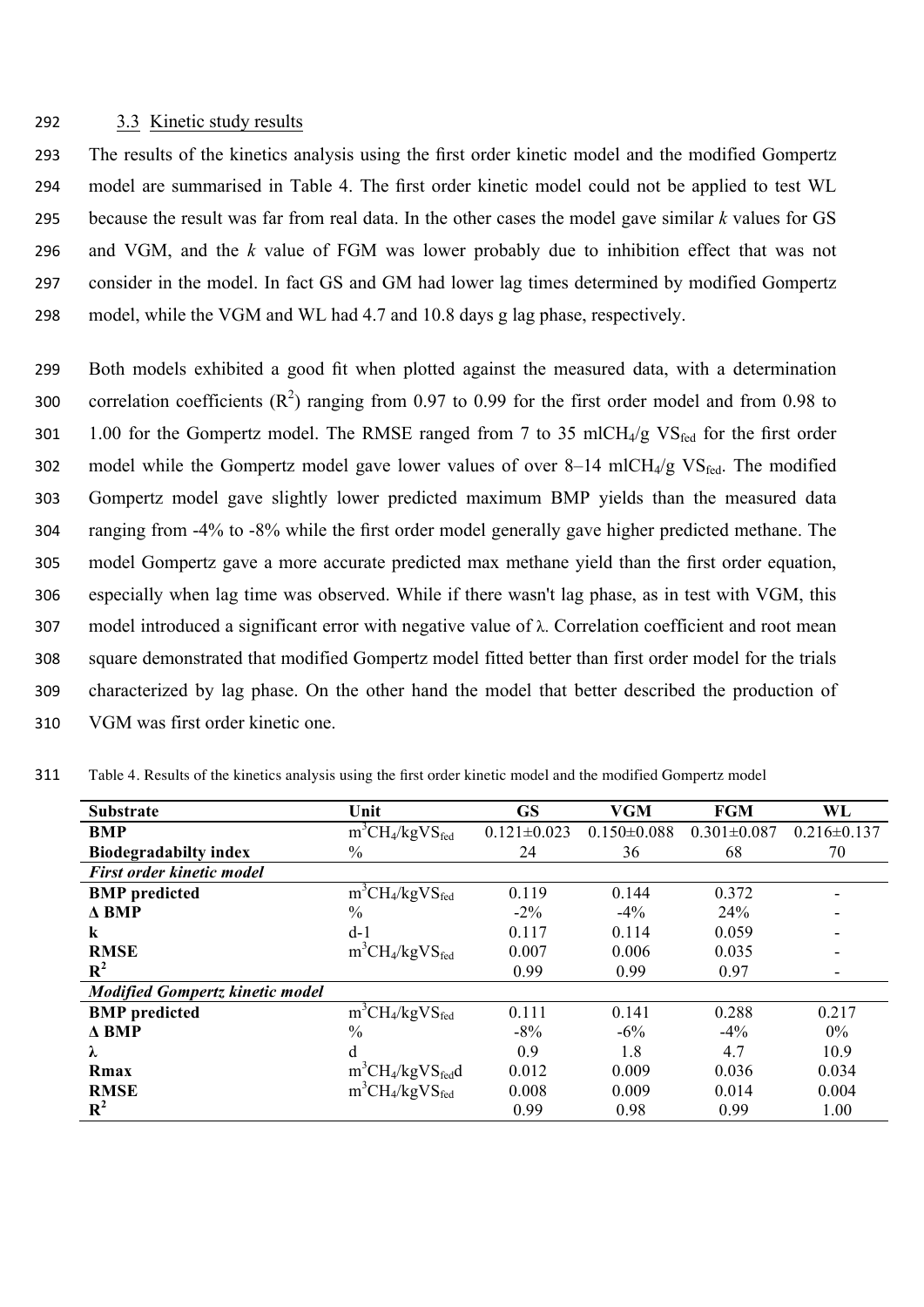Fabbri et al.(2014) applied same models to digestion performances and observed lag phases due to presence of phenol, alkyl phenols and alcohols, commonly present in winery wastes. Consequently, also at mesophilic temperature the best results were obtained by application of Gompertz model.

Comparing kinetic constants calculated in this study with those reported by Fabbri et al. (2014)

some interesting observations were made. Considering grape stalks digestion had different methane

production but equal kinetic constants, in fact the previous study reported hydrolysis rate of 0.11 d-

318 1, 0.011 m<sup>3</sup>CH<sub>4</sub>/kgVS<sub>fed</sub>d and no lag phase was detected. By these values thermophilic digestion of

lignocelluloses substrates had similar behaviour than mesophilic one.

 GM had larger variability range, in terms of kinetic parameters both in mesophilic and thermophilic studies.

 Comparing the mesophilic results obtained by Fabbri with thermophilic of this study, it is possible to observe that the higher methane production was also characterized by a lower lag phase and by a greater maximum methane production rate. In particular …confronta nelle due condizioni separatamente .(0.9 d and 1.8d, at 37 $^{\circ}$ C and 55 $^{\circ}$ C respectively) (0.033 and 0.036 m<sup>3</sup>CH<sub>4</sub>/kgVS<sub>fed</sub>d, at 37°C and 55°C).

 On basis of these comparisons, thermophilic digestion in batch reactor appeared quite similar to mesophilic one, and no inhibition effects or metabolites accumulation were observed.

#### 3.4 Biogas production in lab-scale CSTR

 GM appeared the be more interesting by-product of winemaking process in terms of available quantity and biogas production, so the semi-continuous tests were carried out using this substrate as feeding.

 Two trials were conducted with virgin GM alone, with organic loading rate (OLR) of 1 and 2 kg  $V\sin^3 d$  and 20 day of HRT respectively (RUN1 and RUN2). Considering the low OLR applied the process didn't need start-up and acclimatisation period. By the end of the first HRTs the system had reached a steady state of methane production. The biogas production was 0.11 and 0.15  $Nm<sup>3</sup>/kgVS<sub>fed</sub>$  in RUN1 and RUN2 respectively, both with 75% of methane content. Considering the mass balance, the volatile solid removals were of 12% and 15% respectively for OLR 1 and 2  $\text{kgVS/m}^3$ d.

 Both partial and total alkalinity decreased during experimentation (Figure 2) determining a net reduction of buffer capacity of the system. This eventually results in the failure of the biological process although the pH value was upper 7.5. The low biodegradability index (Table 3) affected the concentration of VFA that was lower than 100 mgCOD/l. The good percentage of methane and the stability parameters suggested that methanogenesis was not inhibited and that hydrolysis was the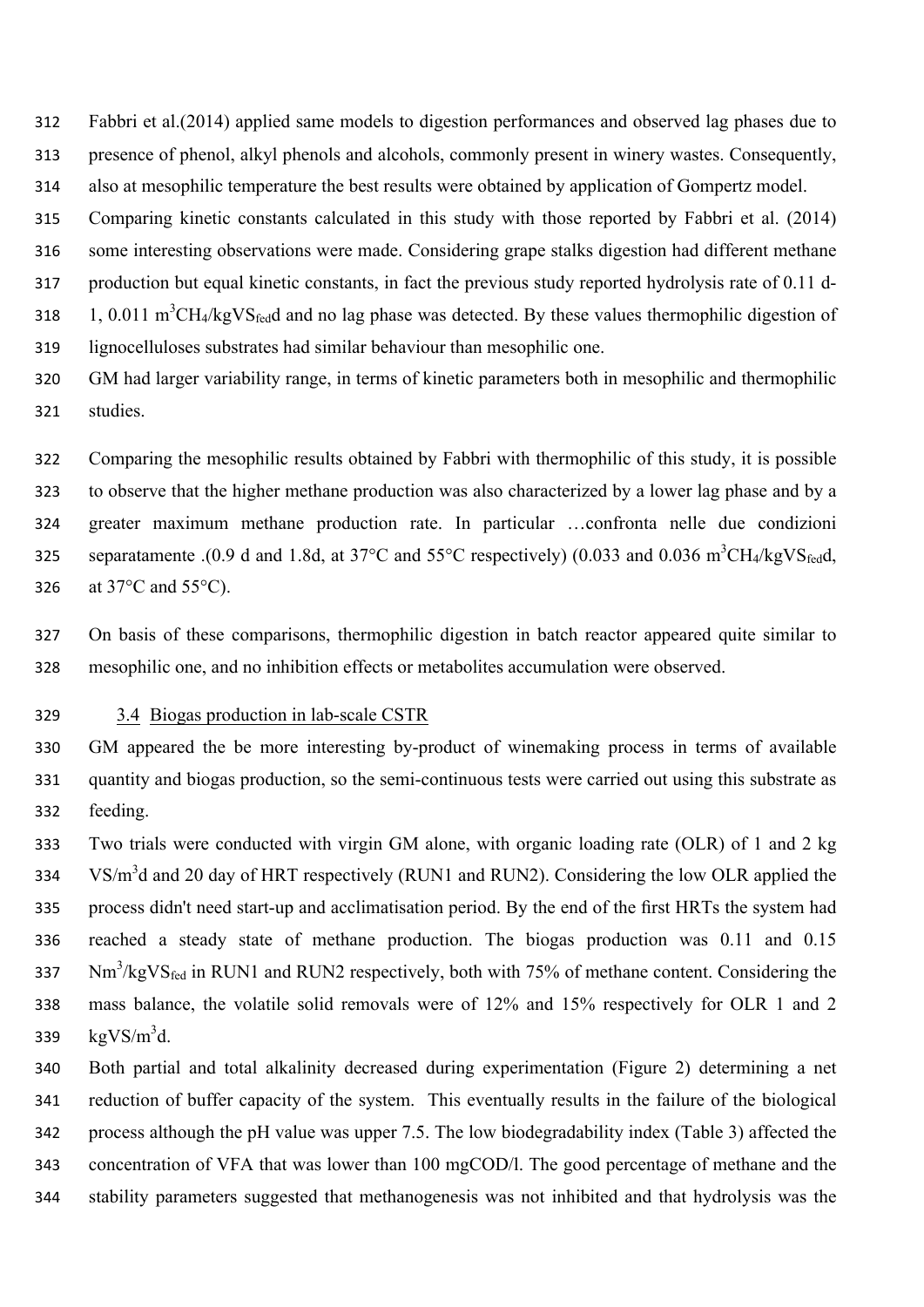

 limiting step of the process. It was not clear if inhibition was due only to low biodegradability of substrate or if unbalance COD:N:P ratio limited the biomass growth and consequently its activity.

Figure 2 Trends of pH a), ammonia b), total and partial alkalinity c) SGP d), at OLR 1 kgVS/m<sup>3</sup>d (RUN1) and 2  $\text{kgVS/m}^3$ d (RUN2)

 In order to supply to missing nutrients and to improve stability of the process waste activated sludge from winery wastewater treatment was added as co-substrate (RUN3) because it is widely available in wine industry (Brucculeri et al., 2005). The feed was composed by 66% of virgin GM (in terms of volatile solids) and the rest derived from sludge. The total OLR applied was  $4 \text{ kgVS/m}^3$ d.

358 As illustrated in Figure 3(b), the average biogas production was  $0.146 \text{ Nm}^3/\text{kgVS}_{\text{fed}}$  with 50% of methane. The volatile solids removed by biogas conversion corresponded to 20%. The pH value range from 7.5 to 8, without considerable variation during the test, while the alkalinity increased 361 slightly and reached  $1,952 \text{ mgCaCO}_3/l$  in the last period (Figure 3). The ammonia concentration 362 was constant at value of 143 mgN-NH $_4^{\text{+}}/$ l. The volatile fatty acids were completely consumed by methanogens and the concentration in the effluent was lower than 100 mgCOD/l. The utilisation of a co-substrate improved the stability of the process (pH, alkalinity and ammonium concentration), increased the volatile solids removal and, as confirmed by Fountoulakis et al. (2008) increased the methane production of 10-30%.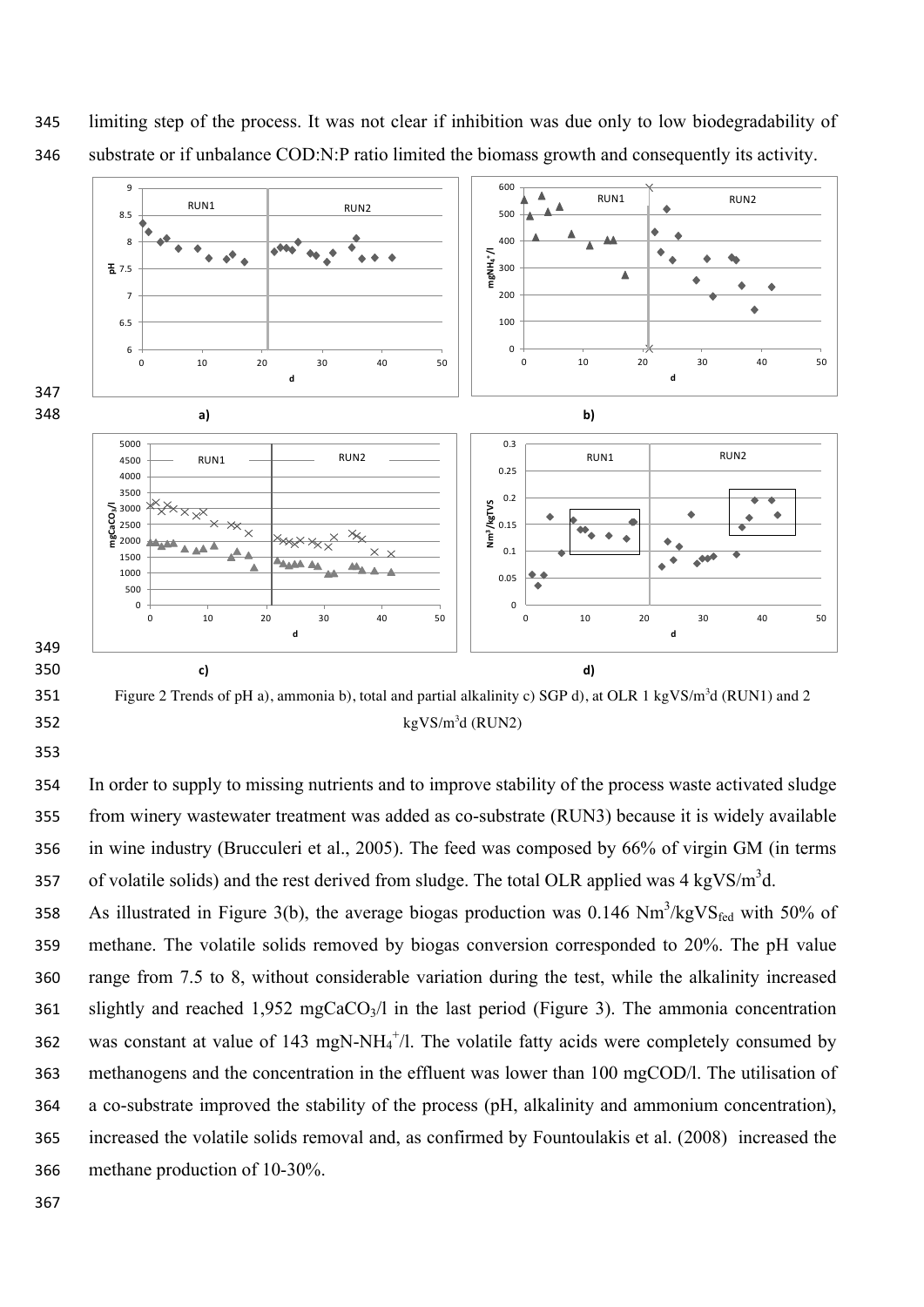



Figure 3. Trends of pH a), ammonia b), total and partial alkalinity c) SGP d), at OLR 4 kgVS/m3d (RUN3).

 Anyway the specific biogas production remained lower than value obtained by BMP tests, in order to improve the degradation efficiency longer HRT was applied (RUN 4). Also a pre-treatment such as fermentation could improve the biogas yield as reported by BMP of fermented GM. The effects of these aspects were evaluated (RUN 4) with a reactor working with 1.2 gVS/ld of OLR and 40 days of HRT, fed with fermented GM. Increasing the HRT, the flow rate was reduced from 250 ml/d to 125ml/d. Consequently the organic load decreased in order to maintain solid concentration in the feed mixture comparable with RUN1 and RUN2.

 The process was monitored for 55 days and reached stability after 35 days (Figure 4). The SGP was  $\,$  0.290 Nm<sup>3</sup>/kgVS<sub>fed</sub> with 61% of methane. The corresponding VS conversion into biogas was of 35%, higher than previous continuous trials because the long retention time and previous fermentation promoted the hydrolysis of organic matter, however it was half of biodegradability index obtained by batch test because of semi-continuous feeding mode. The biogas production agrees with higher stability of the process. pH remained higher than 8 during the whole trial, this value was explained by the higher concentration of ammonium in the digestate. In fact the 387 concentration at steady state was  $734 \text{ mgN-NH}_4^+$ , significant major than in others examined digestates, because of higher protein degradation. At the beginning the trend of alkalinity was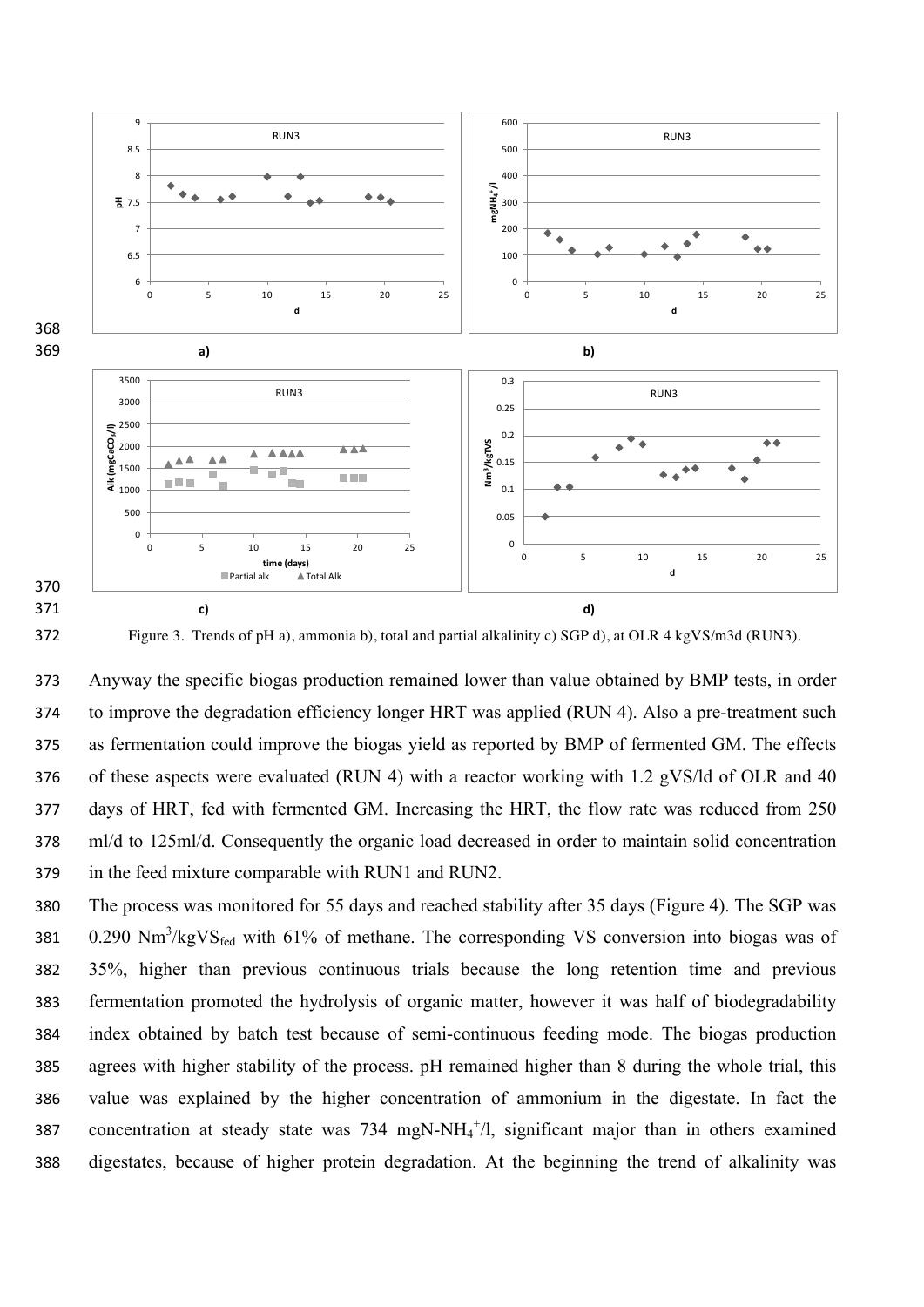

 similar of those of the tests with VGM alone (Figure 3), but it stabilized on values 1,992 mgCaCO3/l at steady state.

Figure 4 Trends of pH a), ammonia b), total and partial alkalinity c) and SGP d), at OLR 1.2 kgVS/m3d (RUN4).

 In Table 5 the operational conditions, effluents characteristics and process yields are summarized. The effluents solids concentrations were affected by operational conditions, in particular the TS concentration increase with OLR. The VS/TS ratio and COD concentration reflected the substrates stabilisation: the reactor working with long HRT was characterized by lowest VS/TS percentage and lower COD content, due to higher organic matter conversion.

 Comparing the SGP recorded during the continuous trials with VGM alone or with WAS, similar biogas production appeared but the percentage of methane was quite higher when only one substrate was used. The reason of different biogas composition could be due to organic matter composition of the feed, in particular grape marcs contained oil, compounds with higher theoretical methane production. Fermentation of GM duplicated the biogas production in agreement with BMP tests.

 Thermophilic digestion didn't seem to be more sensitive than mesophilic process, in fact no inhibition effects were detected. Anyway biogas production was comparable in the two operational temperature, consequently the higher cost of maintaining reactor at 55°C could be only justified by better hygienisation of effluent of co-digestion process.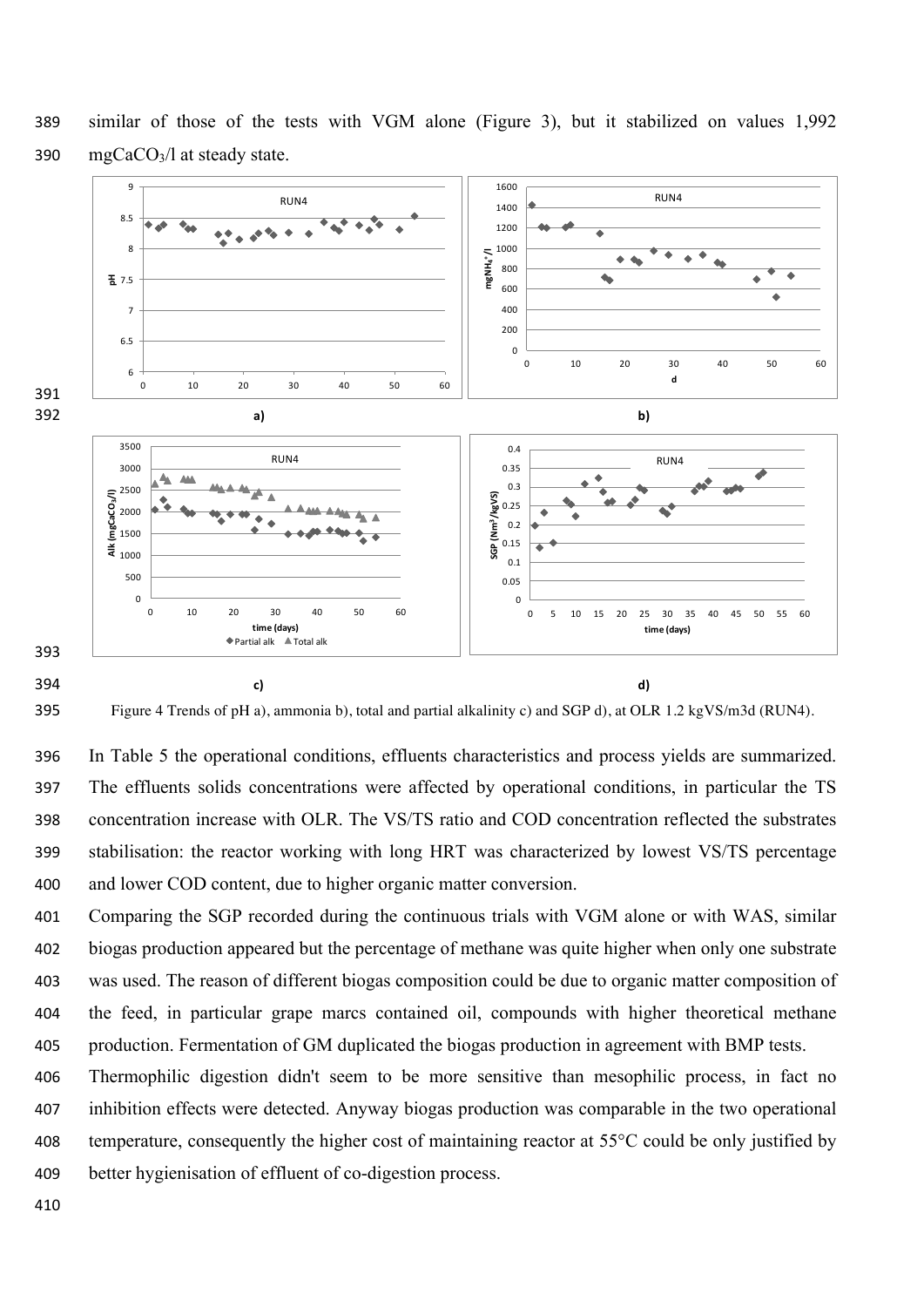|                        |                                                        | RUN1                            | RUN2       | RUN3           | RUN4  |  |
|------------------------|--------------------------------------------------------|---------------------------------|------------|----------------|-------|--|
| Operational conditions |                                                        |                                 |            |                |       |  |
| $V_r$                  | 1                                                      | 5                               | 5          | 5              | 5     |  |
| <b>HRT</b>             | $\mathbf d$                                            | 20                              | 20         | 20             | 40    |  |
| <b>OLR</b>             | gVS/ld                                                 | $\mathbf{1}$                    | $\sqrt{2}$ | $\overline{4}$ | 1.2   |  |
| Q                      | 1/d                                                    | 0.25                            | 0.25       | 0.25           | 0.125 |  |
|                        |                                                        | <b>Effluent characteristics</b> |            |                |       |  |
| <b>TS</b>              |                                                        | 35.6                            | 41.0       | 55.1           | 55.0  |  |
| <b>VS</b>              |                                                        | 27.8                            | 33.6       | 47.8           | 37.6  |  |
| VS/TS                  | $\frac{0}{0}$                                          | 78                              | 82         | 87             | 68    |  |
| COD                    | mg/gTS                                                 | 920.7                           | 1083       | 981.2          | 889   |  |
| pH                     |                                                        | 7.7                             | 7.8        | 7.5            | 8.4   |  |
| N-NH <sub>4</sub>      | $mgN-NH_4^+$ /l                                        | 367.5                           | 258.6      | 142.5          | 734   |  |
| PA                     | mgCaCO <sub>3</sub> /l                                 | 1,556                           | 1,091      | 1,217          | 1,509 |  |
| <b>TA</b>              | mgCaCO <sub>3</sub> /l                                 | 2,435                           | 1,951      | 1,918          | 1,992 |  |
| Yields                 |                                                        |                                 |            |                |       |  |
| <b>SGP</b>             | $\overline{\text{Nm}^3/\text{kg}}\text{VS}_\text{fed}$ | 0.114                           | 0.145      | 0.146          | 0.290 |  |
| CH <sub>4</sub>        | $\frac{0}{0}$                                          | 75%                             | 76%        | 50%            | 61%   |  |
| $VS_{rem}$             | $\frac{0}{0}$                                          | 12%                             | 15%        | 20%            | 35%   |  |

# 412

# 413 3.5 Potential Energy recovery from Winery Waste production

 The Italian, European and worldwide winery wastes production was calculated considering the wine production of 2013 and the specific production factor reported by ANPA (2001). The GM represented the 65% of whole organic waste production by winery sector (Table 5) and the recent legislation encourages its use to energy production.

 Considering this biogas yield and the production of GM in Italy, in Europe and around the World, the evaluation of potential energy from this by-product was calculated. If the biogas produced is exploited using CHP units, with thermal efficiency of 50% and electrical efficiency of 35%, the energy produced would be a great deal (Table 6). The heat energy reported in Table 6 is a net value, subtracting the thermal energy used for biomass and digesters heating, then the process could be energetically self-sustaining. Assuming same biogas yields operating at 37°C the available heat increased of 8%.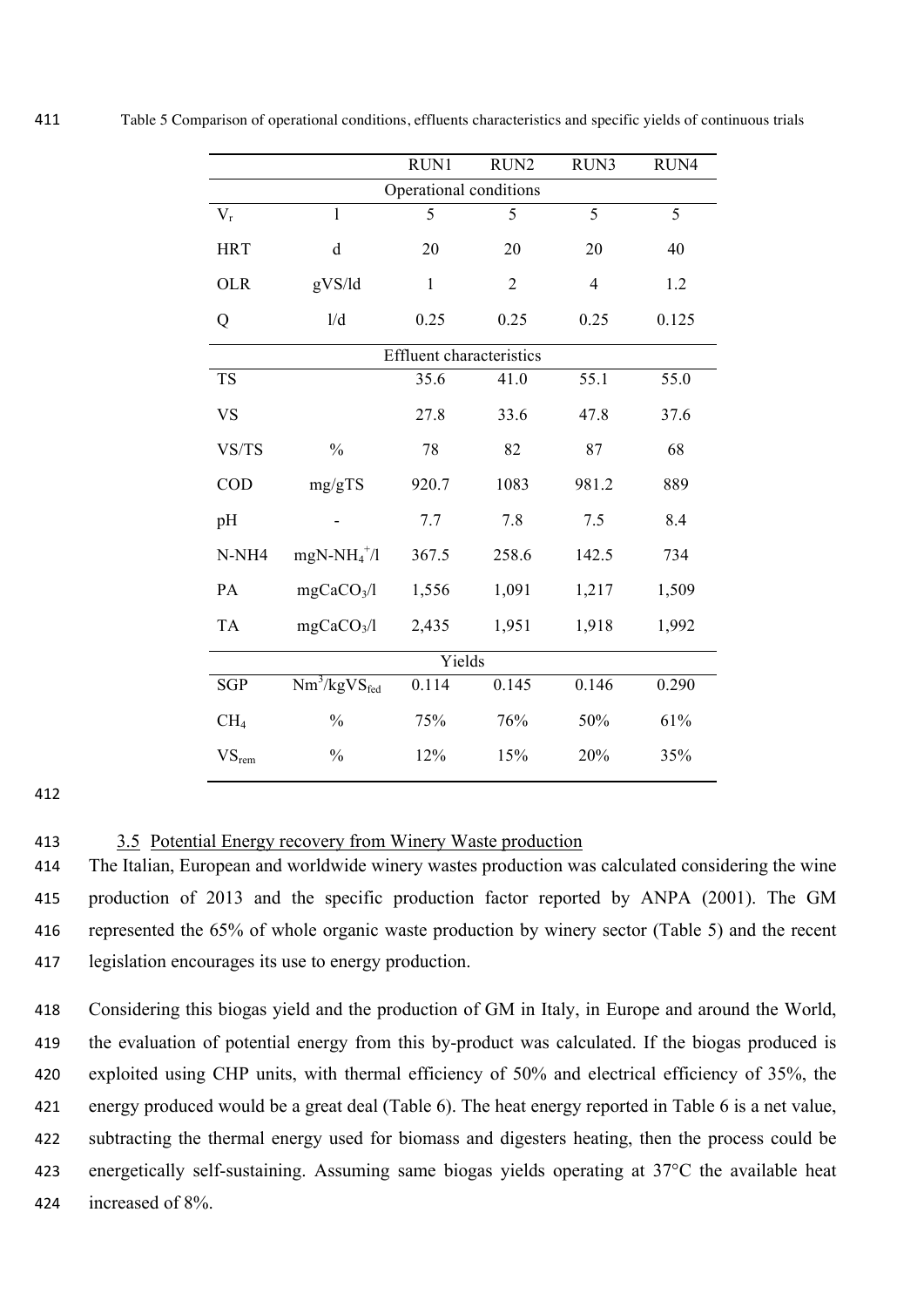425 Table 6 Production of grape marcs, grape stalks and wine lees in 2011

|        | Wine  | <b>GM</b> | GS                | WL      |
|--------|-------|-----------|-------------------|---------|
|        | MH1   |           | Thousands of Tons |         |
| Italy  | 44.9  | 808.2     | 179.6             | 269.4   |
| Europe | 164.2 | 2,955.6   | 656.8             | 985.2   |
| World  | 278.6 | 5,014.8   | 1,114.4           | 1,671.6 |

426

427 Table 7 Production of grape marcs and corresponding heat and electricity production

|        | <b>GM</b>  | Thermal Energy | Electricity |
|--------|------------|----------------|-------------|
|        | $103$ tons | GWh/y          | GWh/y       |
| Italy  | 808.2      | 245            | 201         |
| Europe | 2,955.6    | 896            | 734         |
| World  | 5,014.8    | 1,520          | 1,245       |

428

429 The gain obtained from selling the electric energy depends by the incentives applied, but even 430 considering average plant size smaller than 1MWh the minimum price for 2014 is 174.4  $\epsilon$ /MWh 431 (DM July 6<sup>th</sup>, 2012), it is possible to obtain about 35,054,400  $\epsilon$ /y just in Italy.

# 432 **4. Conclusions**

433 Thermophilic batch test were carried out with different winery waste and the results of BMP tests 434 showed specific methane production of  $0.150$ -0.301 Nm<sup>3</sup>CH<sub>4</sub>/kgVS<sub>fed</sub> for virgin and fermented 435 grape marcs, 0.121 Nm<sup>3</sup>/kgVS<sub>fed</sub> for grape stalks and 0.216 Nm<sup>3</sup>CH<sub>4</sub>/kgVS<sub>fed</sub> for wine lees. The 436 specific methane production were similar with those reported in literature at 37°C. The kinetic study 437 demonstrated that modified Gompertz model well fitted  $(R^2 \t0.99-1.00)$  the methane production 438 cumulative curve in case of presence of lag phase at the beginning of the test. While the anaerobic 439 degradation of virgin grape marcs was better described by first order equation ( $R^2$  0.99). The 440 determined specific yields and kinetic parameters were comparable with one at 37°C.

441 AD semi-continuous trials of GM were characterized by low biogas production (0.114-0.145  $Nm<sup>3</sup>/kgVS<sub>fed</sub>$ ). The addition of waste activated sludge improve process stability but didn't increased 443 biodegradation of substrate. The biogas production increased with fermented grape marcs and applying longer HRT (40 d) obtaining 0.29  $Nm^3/kgVS_{\text{fed}}$ ; the effluent had lower COD content due 445 to higher organic matter degradation (35% of volatile solids).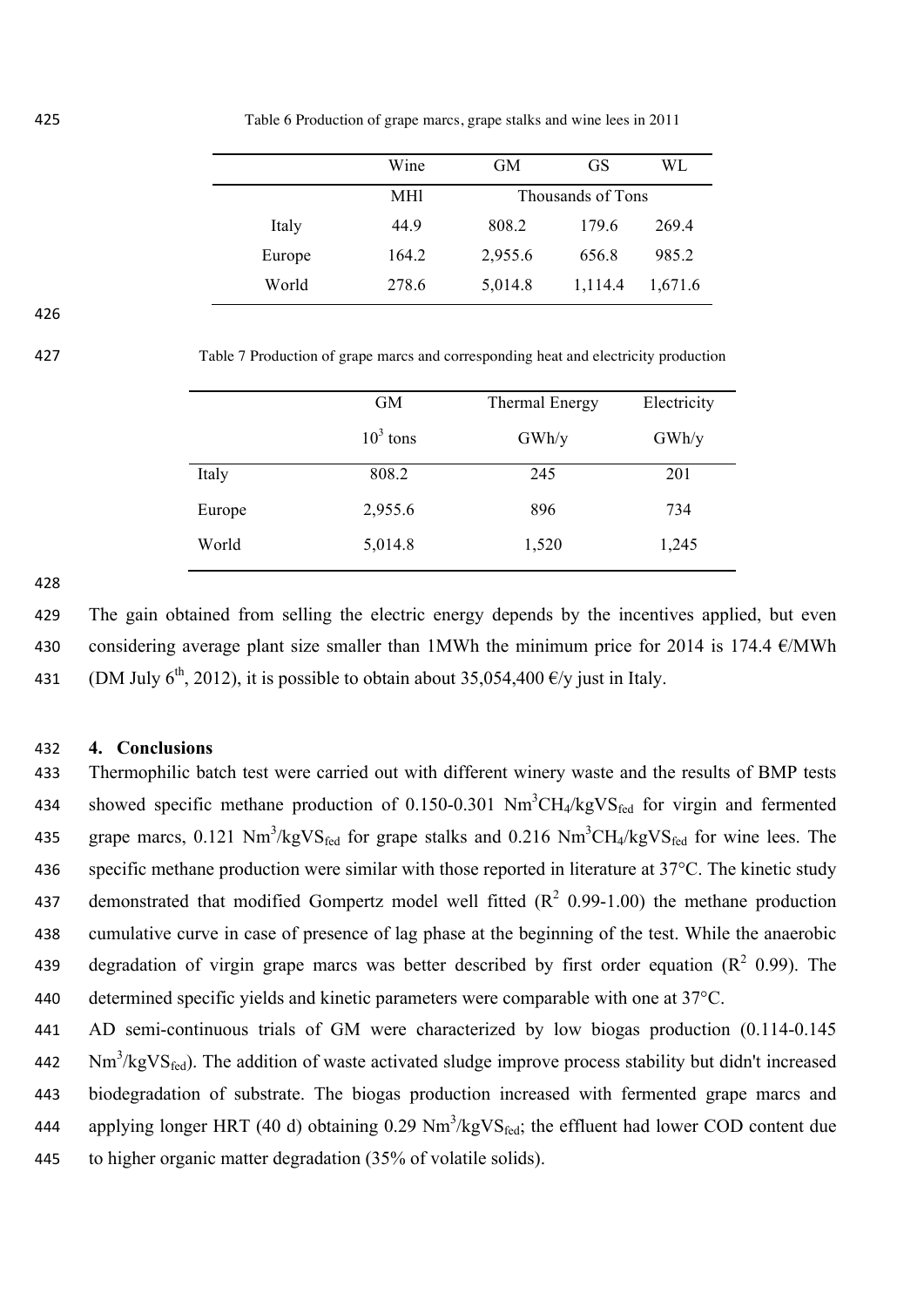Considering best biogas yields, the potential electricity and heat were calculated using a typical CHP unit efficiency. The combustion of biogas generated by GM could generate, in whole world, 1520 GWh/year of heat and 1245 GWh/year of electricity that could be used in cellar facilities.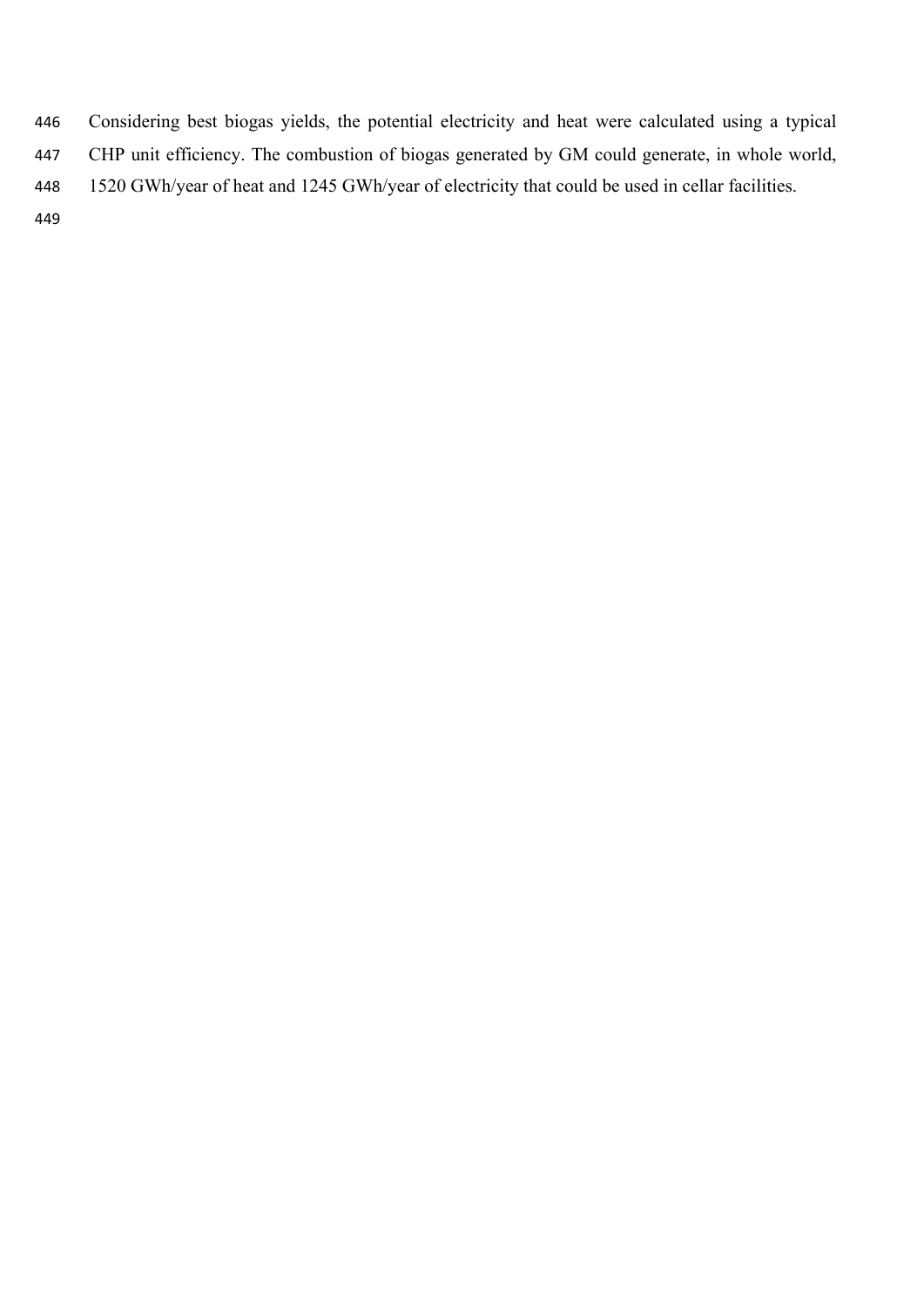#### **5. References**

- Angelidaki, I., Ahring, B.K., Ahring, B.K., 2000. Methods for increasing the biogas potential from the recalcitrant organic matter contained in manure. Water Sci. Technol, 41, 189–194.
- Angelidaki, I.,Alves, M., Bolzonella, D., Borzacconi, L., Campos, L., Guwy, A., Kalyuzhnui, S.,
- Jenícek, P., Van Lier, J., 2009. Defining the biomethane potential (BMP) of solid organic wastes
- and energy crops: a proposed protocol for batch assays, Water Sci. Technol, 59 (5), 927-934.
- Andreottola, G., Foladori, P.,Ziglio, G., 2009, Biological treatment of winery wastewater: an overview, Water Sci. Technol 60 (5) 1117-1125.
- ANPA-ONR, 2001. I rifiuti del comparto agroalimentare, studio di settore. Report 11 / 2001
- APHA 2012*.* Standard methods for the examination of water and wastewater. Washington, DC.
- Appels, L., Baeyens, J., Degreve, J., Dewil, R., 2008. Principles and potential of the anaerobic digestion of waste-activated sludge. Progr Energ Combust, 34(6), 755-781.
- Arvanitoyannis, I.S., Ladas, D. and Mavromatis, A., 2008, Wine Waste Management: Treatment
- Methods and Potential Uses of Treated Waste, Waste Management for the Food Industries 413- 452.
- Berta et al., 2003. Il trattamento delle acque reflue in enologia. Ed. Tecniche nuove.
- Bertran, E., Sort, X., Soliva, M., Trillas, I., 2004. Composting winery waste: sludges and grape stalks. Bioresour Technol. 95, 203–208.
- Bolzonella, D., Rosso, D. 2009, Winery wastewater characteristics and options for their biological treatment. Proceeding of 5th IWA specialized conference on sustainable viticulture: winery waste
- and ecologic impacts management, 19-26.
- Bonifazi, G., Fabbri, A., Serranti, S., 2013 Grape marc valorization by mesophilic anaerobic digestion: a pilot-scale study. Proceeding of 6th IWA specialized conference Winery 2013 Viticulture and Winery wastes: environmental impact and management.
- Browne, J.D., Allen, E., Murphy, J.D. 2014, Assessing the variability in biomethane production from the organic fraction of municipal solid waste in batch and continuous operation. Appl Energ, 128, 307–314
- Brucculeri, M., Bolzonella, D., Battistoni, P., & Cecchi, F. 2005. Treatment of mixed municipal and winery wastewaters in a conventional activated sludge process: a case study. Water Sci Technol. 51(1), 89-98.
- Bustamante, M.A., Paredes, C., Moral, R., Moreno-Caselles, J., Pérez-Murcia, M.D., Pérez-
- Espinosa, A.,Bernal. M.P., 2007, Co-composting of distillery and winery wastes with sewage
- sludge, Water Sci Technol. 56 (2), 187–192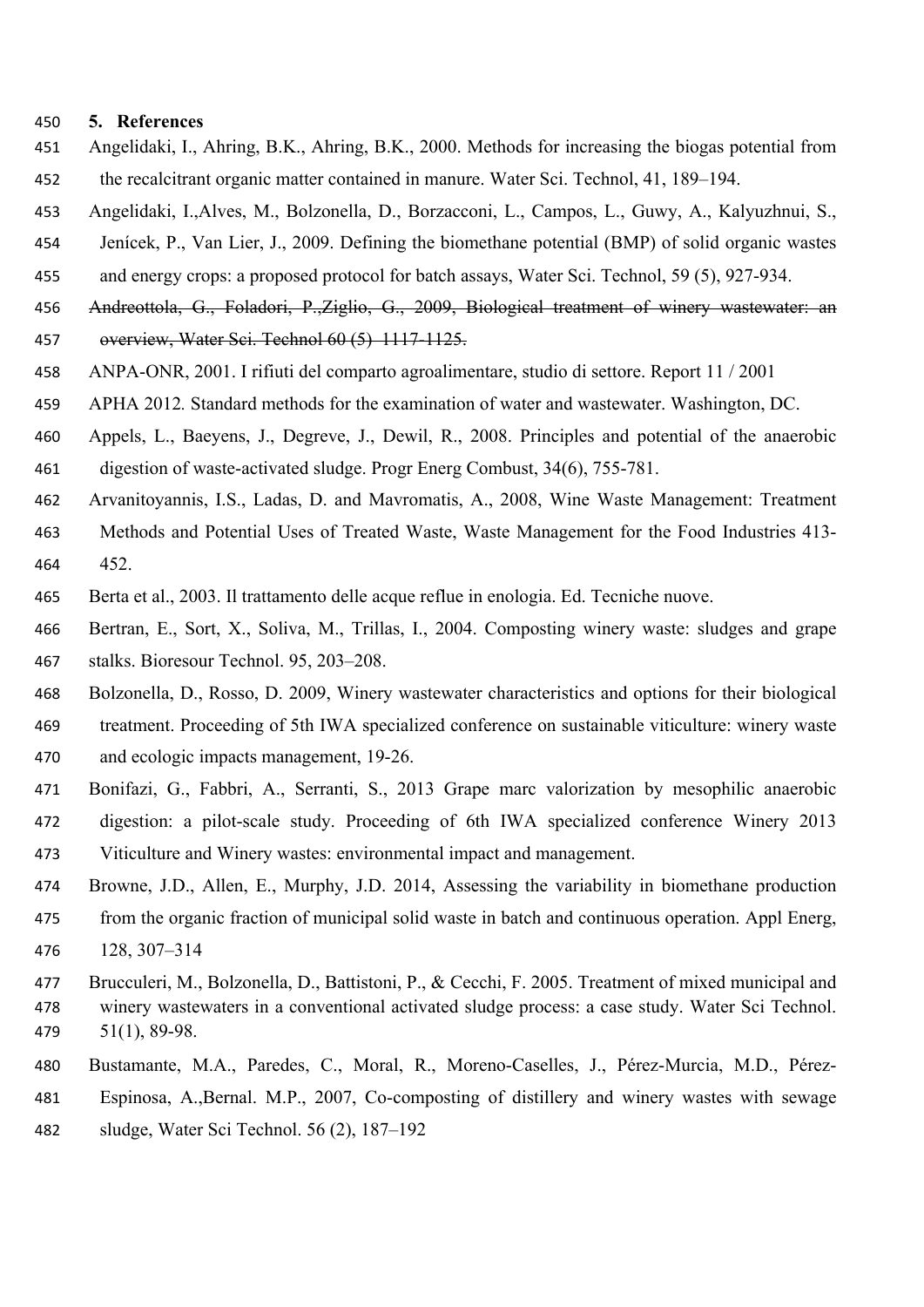- Cavinato, C., Bolzonella, D., Pavan, P., Fatone, F., Cecchi, F. 2013. Mesophilic and thermophilic anaerobic co-digestion of waste activated sludge and source sorted biowaste in pilot- and full-scale reactors. Renewable Energy,55, 260-265.
- Cecchi, F., Pavan, P., Mata-Alvarez, J., Bassetti, A., Cozzolino, C., 1991. Anaerobic-digestion of municipal solid-waste—thermophilic vs mesophilic performance at high solids. Waste Manage. Res. 9 (4), 305–315.
- Cecchi, F., Pavan, P., Musacco, A., Mata-Alvarez, J., Vallini, G., 1993. Digesting the organic fraction of municipal solid waste: moving from mesophilic (37° C) to thermophilic (55°C) conditions. Waste Manage Res, 11 (5), 403–414
- Colussi I., Cortesi A., Gallo V., Stefani N., Vitanza R., 2009. Anaerobic treatment of winery wastes in suspended and attached growth biomass reactors. Proceedings of 5th international specialized conference on sustainable viticulture: winery waste and ecologic impacts management, 325-331.
- 
- Danieli, L., Aldeovandi, A. 2011. Sostituire le colture energetiche con le biomasse ad hoc. Supplemento a L'Informatore Agrario, 38, 25-28
- Da Ros, C., Cavinato, C., Cecchi, F., Bolzonella, D., 2014. Anaerobic co-digestion of winery waste and waste activated sludge: assessment of process feasibility. Water Sci Technol, 69 (2), 369-277.
- Dinuccio, E., Balsari, P., Gioelli, F., Menardo, S., 2010. Evaluation of the biogas productivity potential of some Italian agro-industrial biomasses, Bioresourc Technol, 101, 3780–3783.
- Fabbri, A., Bonifazi, G., Serranti, S. 2014. Micro-scale energy valorization of grape marcs in winery production plants. Waste Manage. DOI: http://dx.doi.org/10.1016/j.wasman.2014.11.022
- Failla, S., Restuccia, A., 2009. Impiego delle vinacce per scopi energetici: prime valutazioni con
- impianto da laboratorio. IX Convegno Nazionale dell'Associazione Italiana di Ingegneria Agraria. Memoria n. 10-3.
- Gunaseelan, V. N., 2004. Biochemical methane potential of fruits and vegetable solid waste feedstocks. Biomass Bioenerg, 26, 389–399.
- Krzywoszynska, A, 2013. 'Waste? You mean by-products!' From bio-waste management to agro-ecology in Italian winemaking and beyond. The Sociological Rev, 60:S2, 47–65.
- Lo, K.V., Liao, E H., 1986. Methane Production from Fermentation of Winery Waste, Biomass 9, 19-27
- Melamane, X.L., Tandlich, R., Burgess, J.E., 2007. Treatment of wine distillery wastewater by high rate anaerobic digestion. Water Sci Technol, 56 (2), 9-16.
- Moletta, R. 2005. Winery and distillery wastewater treatment by anaerobic digestion. Water Sci
- Technol, 51(1), 137-144.